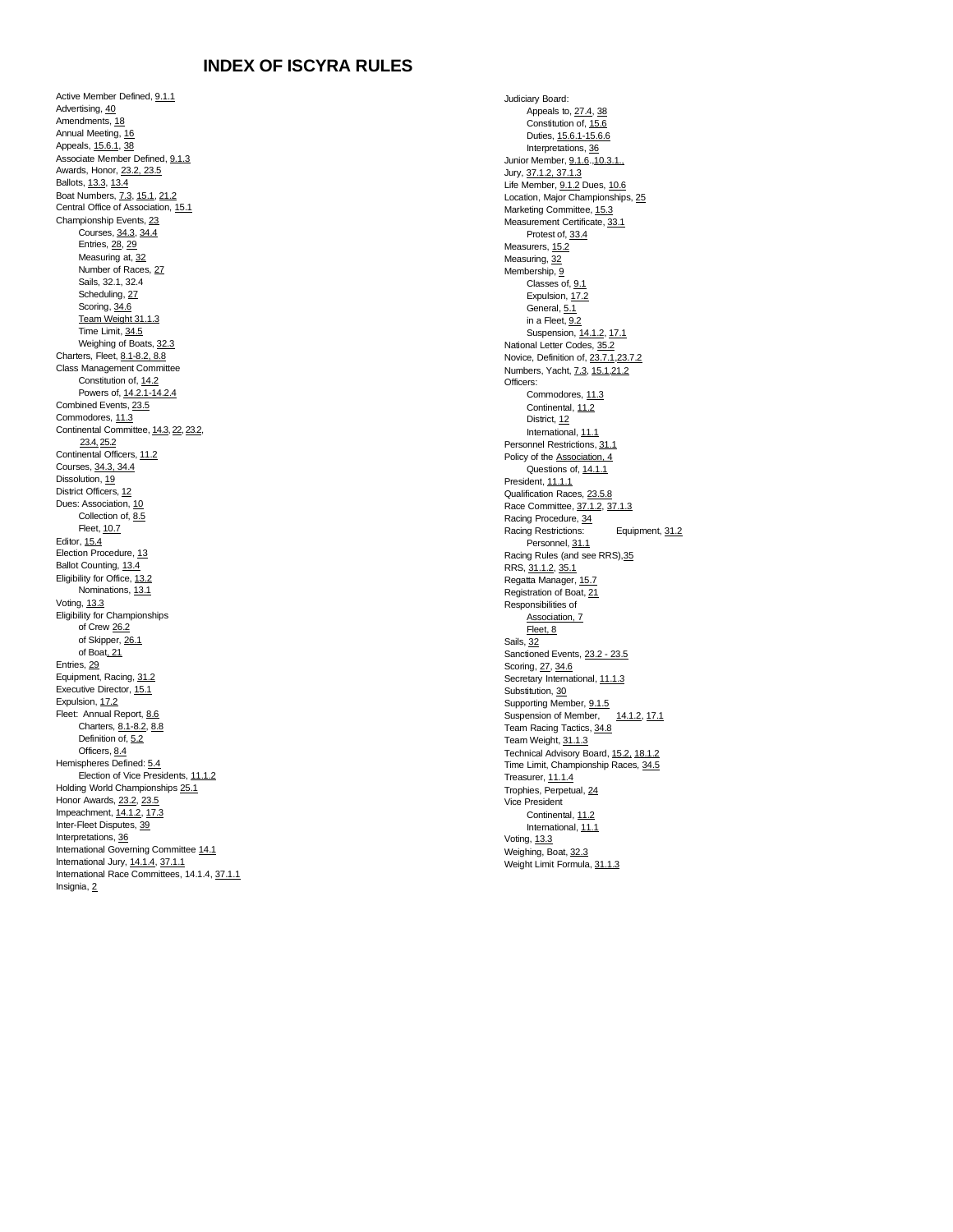### **Rules of the ISCYRA (updated January 2020)**

#### **Summary**

The Star is a two person one-design sailboat and was designed by William Gardner/Francis Sweisguth in 1910/1911.

In its old history the International Star Class Yacht Racing Association (ISCYRA), founded in 1922 by George A. Corry, has not only maintained the *rules, but has constantly advanced the technical development of the boat and sailing in general.*

*The Star founded the first Sailing World Championship ever in 1923.*

Since 1932 the Star has become the oldest Olympic class and is the king discipline of keelboat sailing.

In the decades until now the Star has further developed to a high tech boat without losing any of its charm and elegance

<span id="page-1-2"></span>1. **Name** The name of the Association shall be the International Star Class Yacht Racing Association (ISCYRA).

2. **Insignia** The emblem of the Star Class shall be a five pointed red star.

3. **Object** The object of the ISCYRA shall be to promote, develop and govern Star Class racing throughout the world, under uniform rules, and is organized exclusively for charitable, educational, religious, or scientific purposes within the meaning of Section 501 C (3) of the Internal Revenue Code. The ISCYRA is the Association of Star Sailors and shall be the world's pre-eminent One-Design Keelboat Class for International Racing.

<span id="page-1-3"></span>4. **Policy** It shall be the policy of the ISCYRA:

4.1. To co-operate with all other sailing organizations, in return for which observance and enforcement of the rules of the ISCYRA are expected.

4.2. To keep the Star Class within the financial reach of the person of moderate means without handicapping ability or encouraging neglect in conditioning yachts.

<span id="page-1-0"></span>**5. Organization** 5.1. Member. The individual shall join through the fleet on whose waters the individual normally sails. The power to accept or reject applications for membership is vested in each fleet, subject to refusal, for cause, by the Class Management Committee (CMC). An individual which was accepted by a fleet is called an ISCYRA Member.

5.2. Fleet. The Fleet, a territorial branch or unit, is open to all eligible persons within its territory, elects its own officers, which must include a Fleet Secretary and a Fleet Captain, and is self-governing in local matters not conflicting with ISCYRA rules. The Fleet Captain of a fleet can be the Fleet Secretary of the same fleet at the same time.

The Fleet Captain and Fleet Secretary are the Fleet Officers of a fleet. A Fleet Captain must be a member of the Fleet and an ISCYRA member (STCR 9). A Fleet Secretary need not be a member of the Fleet. There shall be a Fleet Secretary for each fleet. If there is only a Fleet Captain named he or she has also the roll of Fleet Secretary.

<span id="page-1-1"></span>5.3. Districts. Groups of fleets in distinctive localities constitute Districts.

5.4. Hemisphere. Districts are assigned to two Hemispheres.

5.4.1 Western Hemisphere. There is one Hemisphere which is named "Western Hemisphere":

Located between longitude 20 degrees W and 160 degrees E. The Western Hemisphere shall include Districts 1-8, 11, 12, 18-21.

5.4.2. Eastern Hemisphere. There is one Hemisphere which is named "Eastern Hemisphere

Located between longitude 160 degrees E and 20 degrees W. The Eastern Hemisphere shall include Districts 9, 10, 13-17.

### 6. **Jurisdiction**

6.1. The ISCYRA has jurisdiction over all Star activities and the use of properties of the Class.

6.2. The powers of the ISCYRA shall be vested in and administered by its International Governing Committee (IGC).

6.3. The Star Class Association Rules (STCR Part 1 of the Rules of the ISCYRA) and the Rules Governing Star Class Sanctioned Events and Fleet Qualifications (STCR Part 2 of the Rules of the ISCYRA) are binding upon all members and fleets and govern all ISCYRA sanctioned events and fleet qualifications. Each member of the Class agrees: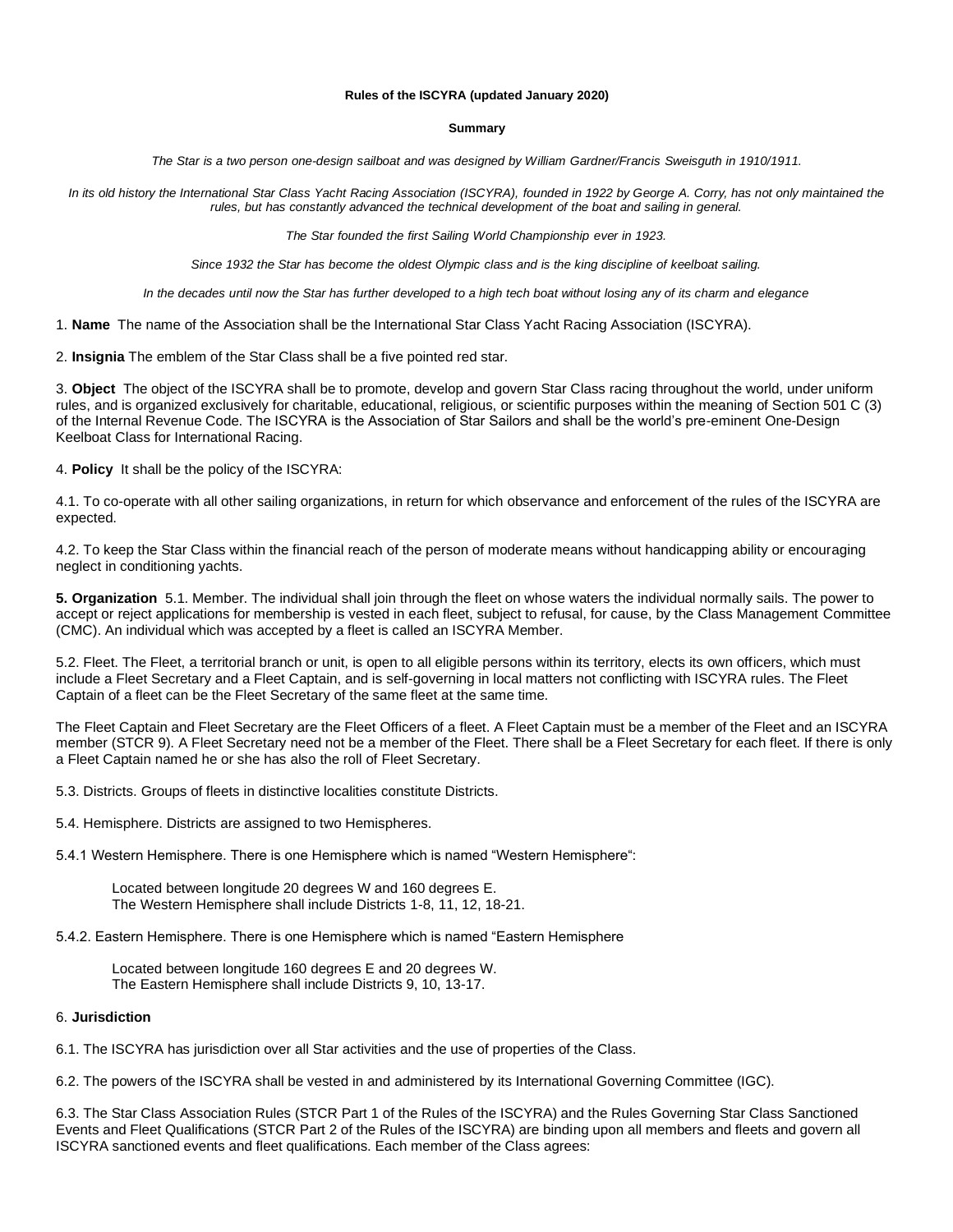a) To be governed by these rules,

b) To accept the penalties imposed and other action taken under these rules, subject to the appeal and review procedures provided in them as the final determination of any matter arising under these rules, and procedures provided in them as the final determination of any matter arising under these rules, and

c) With respect to such determination, not to resort to any court or other tribunal not provided by these rules.

### <span id="page-2-6"></span>7. **ISCYRA Responsibilities**

7.1. Language. The official language of the ISCYRA shall be English.

7.2. Obligation. It is the obligation of the ISCYRA to prepare and distribute the forms by means of which the business of the ISCYRA is conducted.

<span id="page-2-1"></span>7.3. Boat Numbers. The ISCYRA shall assign a permanent official number to each new boat upon application. This number shall be displayed on both sides of the mainsail and cut into or permanently affixed to the keelson or hull. Hull numbers shall be issued only in sequential order.

7.4. Liability. The ISCYRA shall not be liable for any debts contracted by its fleets, officers or members other than expenditures authorized by the budget or by written order of the International President, in accordance with the approved budget.

## <span id="page-2-2"></span>8. **Fleet Responsibilities**

8.1. A new Fleet may be granted a charter upon application to the appropriate Continental First Vice-President by five or more owners or prospective owners of five or more Star boats not within the locality of an organized Fleet.

8.2. Application should be filed by the Continental Vice-President with the cognizant International Vice-President. New charters are conditional until ratified at an annual meeting of the ISCYRA.

8.3. Each fleet shall hold an annual meeting by the end of January. Each Fleet shall file the date of the fleet meeting with the Central Office by 1 January of that year.

8.4. Results of election of fleet officers shall be filed promptly with the ISCYRA.

<span id="page-2-3"></span>8.5. Each fleet shall collect its members' Association dues or direct its members to join directly with ISCYRA. Fleets that collect dues shall forward these each month to the ISCYRA together with the registration form.

8.6. Each fleet shall file an annual report with the ISCYRA during January.

8.7. It is the obligation of each fleet to maintain a minimum quota of three life and/or active members in good standing, and a minimum of three eligible Stars.

8.8. The charter of any fleet shall be suspended on March 1 for failure to have filed an annual report with dues for at least three such members, listing ownership of at least three eligible Stars, or for other adequate cause. Suspended fleets cannot be reinstated until all requirements of the ISCYRA have been fulfilled. Suspended charters are subject to revocation at an annual meeting of the ISCYRA.

8.9. Each fleet shall be responsible:

8.9.1. For making suitable provision covering local races.

8.9.2. For governing the use of sails.

<span id="page-2-5"></span>8.9.3. For the measurement of sails, spars, rudders, skegs and positions not included on the Measurement Certificate.

### 9. **Membership**

<span id="page-2-0"></span>9.1. Classes of membership. There shall be different classes of membership.

9.1.1. Active. An active member may hold office, vote, and skipper a Star boat except as modified in Rules Governing Star Class Events and Racing regardless of age, sex, race or creed. He must be an owner, part owner, designated syndicate representative, or bona fide charterer of a Star. If he ceases to be a Star owner, part owner, designated syndicate representative, or bona fide charterer, he shall retain his membership status until the end of the calendar year. Solely for purposes of qualifying for the right to sail in a Gold or Silver Event pursuant to STCR 29.1, an Active Member shall also have sailed in a representative number of races (at least five) in his own home waters (either Fleet or District) during the 12 months prior to the entry deadline of the event and registered with the ISCYRA with current annual dues paid.

<span id="page-2-4"></span>9.1.2. Life. A life member is entitled to all the rights and privileges of an active member, regardless of ownership status, except as modified by skipper eligibility rules. There shall be not more than 100 life members. Applicants must have reached the age of 21 and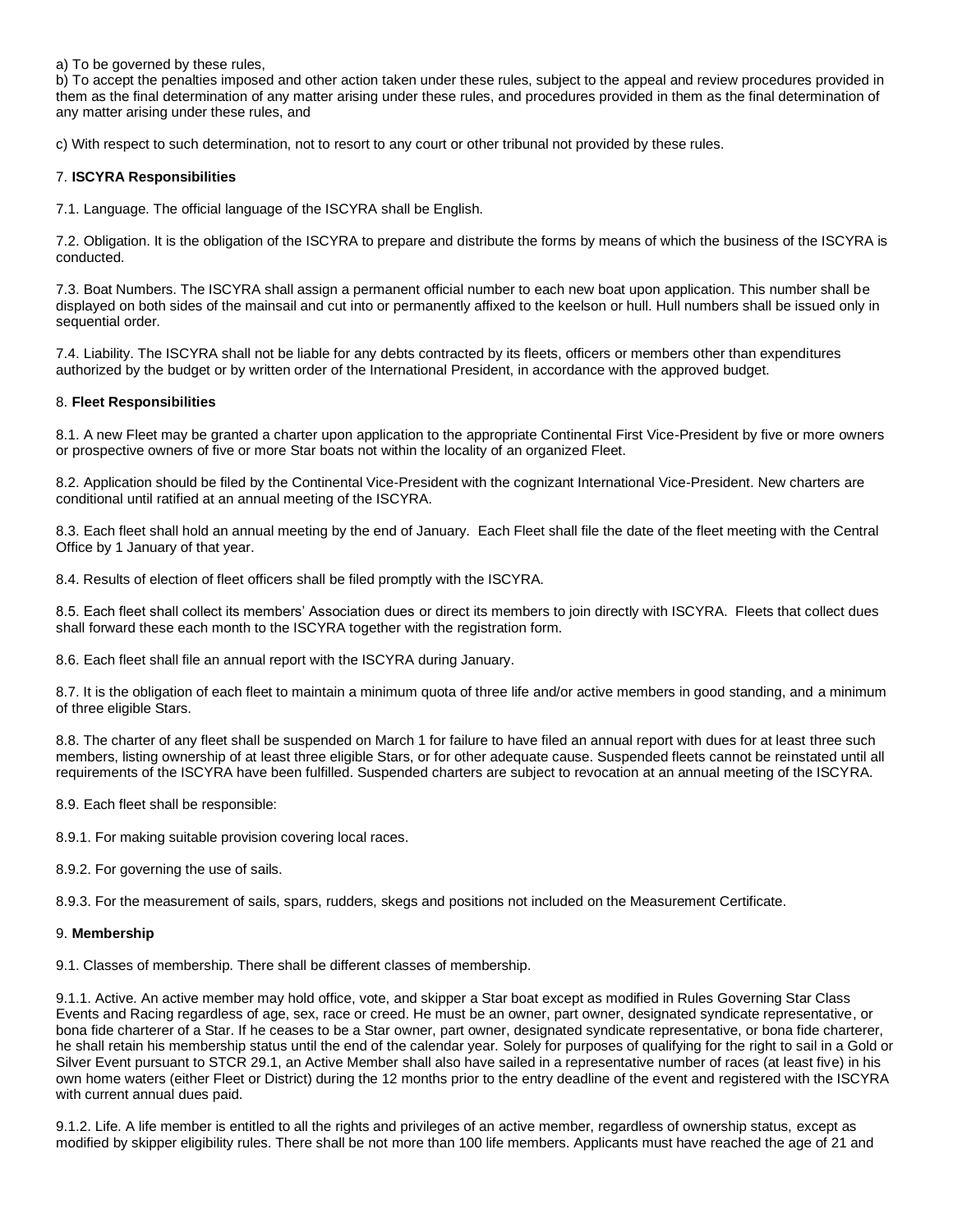have been members of the ISCYRA for at least one year. When the quota of 100 is filled, new life memberships will be granted by the Class Management Committee in order of application whenever a vacancy occurs.

<span id="page-3-0"></span>9.1.3. Associate. An associate member is a Corinthian non-owner of a Star, who may represent his fleet as a crew. He cannot vote, hold an ISCYRA office, or represent his fleet as a skipper. An associate members can act as a Fleet Secretary.

9.1.4. Isolated. An isolated member is one who meets all the requirements of active or associate membership except that he does not sail in or near the territory of a fleet in good standing. If he owns a Star he is entitled to all privileges of an active member except fleet representation.

When five or more isolated members own and sail Stars in the same locality, they shall apply for a fleet charter or renewal of charter and become active members.

9.1.5. Supporting. A supporting member is one who because of his support and interest in ISCYRA, is elected to membership by the CMC. A supporting member shall have all the rights of an associate member. The CMC has the power to admit different categories of supporting members in relation to their financial support of the Class.

## <span id="page-3-2"></span>9.1.6. Age Groups

*All Star sailors (as described above in 9.1.1 to 9.1.5) are combined in Age Groups depending on their birthday in the current year as follows:*

| Youth                       | not reached $20th$ birthday (< 20 years)                                                                |
|-----------------------------|---------------------------------------------------------------------------------------------------------|
| Junior                      | reached 20 <sup>th</sup> birthday but not reached 30 <sup>th</sup> birthday ( $>=$ 20 years < 30 years) |
| Senior                      | reached 30 <sup>th</sup> birthday but not reached 50 <sup>th</sup> birthday ( $>=$ 30 years < 50 years) |
| Master                      | reached 50 <sup>th</sup> birthday but not reached 60 <sup>th</sup> birthday ( $>=$ 50 years < 60 years) |
| <b>Grand Master</b>         | reached 60 <sup>th</sup> birthday but not reached 70 <sup>th</sup> birthday ( $>= 60$ years < 70 years) |
| <b>Exalted Grand Master</b> | reached $70th$ birthday ( $>= 70$ years)                                                                |

## 9.1.7. *Age Group Responsibilities.*

A Youth member is one who has not yet reached his or her 20th birthday. A Youth member shall have all the rights of an Associate member, and in addition may also represent his or her fleet as a skipper. If a Youth or Junior member qualifies for a Gold *or* Silver level championship he or she shall upgrade to Junior Active membership in order to be eligible to compete. Each Fleet is encouraged to sponsor one *Youth or* Junior member per year.

A Junior member is one who has not yet reached his or her 30th birthday. A Junior Active member shall have all the rights of an Active member.

Only Youth and Junior members are eligible to skipper a star during sanctioned J (J-Gold and J-Silver) Events.

## 9.1.8. Retired. A retired member is one who:

- a) is not actively sailing Star at the moment or anymore, or
- b) served the class (e.g. a wife of a sailor as a Fleet Secretary) or was related to a member actively sailing Star.

A retired member shall have no rights of an associate or active member, and in addition may also not represent his or her fleet as a crew or skipper. If a retired member wants to qualify for a Star class event, he or she shall upgrade to active or associate membership in order to be eligible to compete. The retired member is informed about all ISCYRA activities only via email or e-Starlight by the Central Office. There are no ISCYRA dues for this membership status.

9.2. A member cannot belong to more than one fleet at a time. A member may change fleets at any time by paying fleet dues to the new fleet. He immediately becomes eligible to compete in local races of that fleet. His eligibility to represent that fleet is governed by Rule 26.

### <span id="page-3-1"></span>10. **ISCYRA Dues**

10.1. ISCYRA dues and taxes shall be fixed by the IGC.

10.2. The IGC shall establish the dues each year for active, associate and isolated members in amounts not exceeding the maximum provided under 10.3. Dues for junior members shall be 25% of Active membership. Dues for Junior Active members shall be 50% of Active membership.

10.3. All members must register annually. Annual dues, payable on registration, shall be established from time to time by the IGC, provided that the dues for each membership category for any calendar year shall not exceed the dues for such membership category during the preceding calendar year by more than 25% unless such increase is approved by majority vote at the annual meeting of the Class.

<span id="page-3-3"></span>10.3.1 Dues for junior members under twenty-five years of age shall be a maximum of twenty-five dollars.

10.4. Dues for supporting members shall be not less than dues for active members.

10.5. Annual dues are payable in January in US Dollars in Annapolis, MD USA.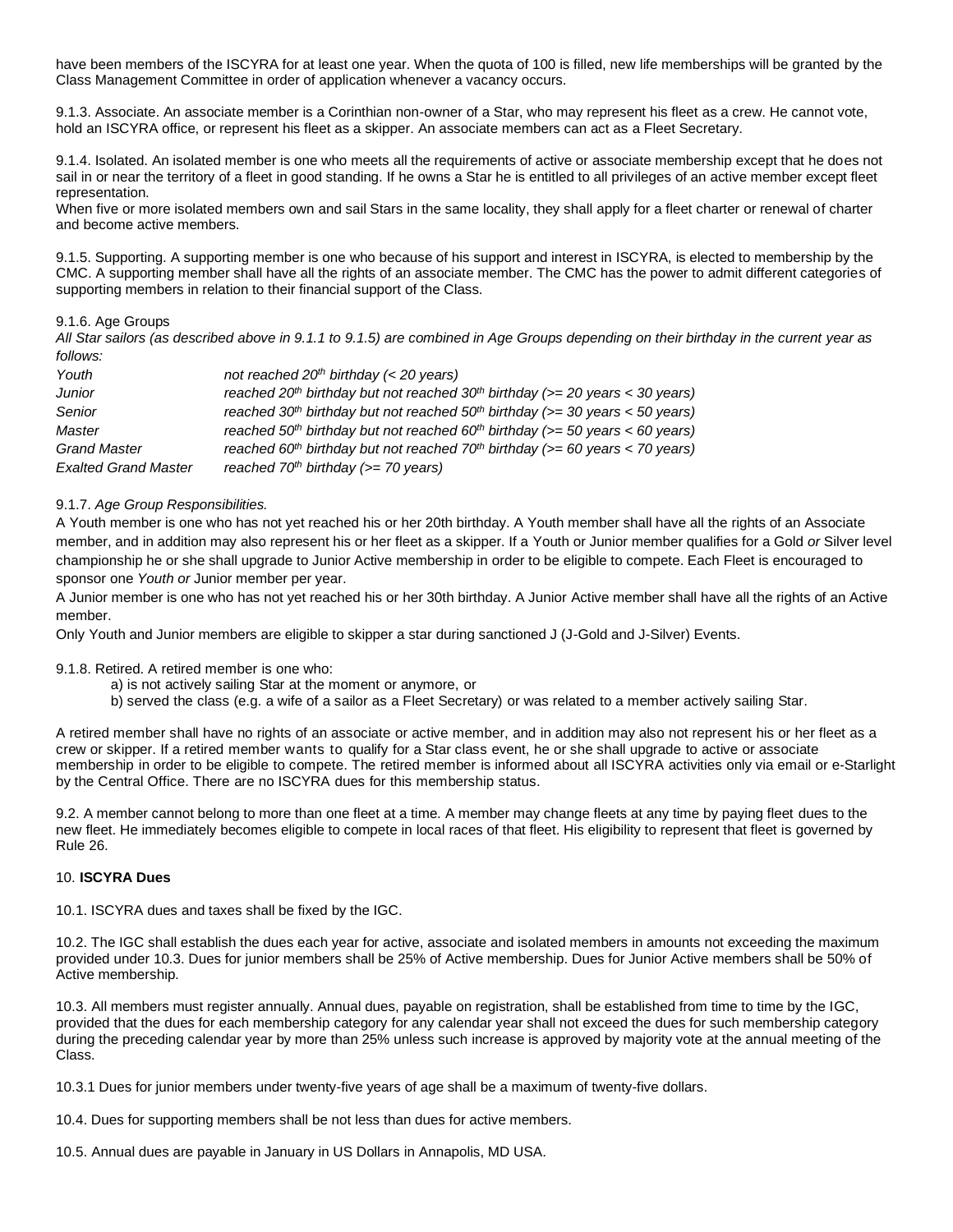10.6. When an application for life membership is approved, the new life member shall make a single payment equal to 20 times the active dues in effect at the time.

<span id="page-4-2"></span>10.7. Fleet dues, if any, shall be fixed by the fleet.

10.8. ISCYRA and fleet dues must be paid before a member can be in good standing.

### 11. **ISCYRA Officers**

ISCYRA Officers shall be elected annually by mail vote of the membership and serve terms, as prescribed below, beginning in the ensuing calendar year or until their successors qualify.

<span id="page-4-4"></span>11.1. International Officers. International Officers, (in charge of ISCYRA business) when elected, shall serve terms of four years, but may serve no more than a total of eight years in such office. The election of the International President and Secretary shall occur at a two year interval to the election of the International Vice-Presidents and Treasurer. (Such interval was established by an election of the International Vice-Presidents and Treasurer in the year 2003.)

<span id="page-4-5"></span>11.1.1. International President. The International President (IP) is the Chief Executive of the ISCYRA. He shall preside at meetings and serve as chairman of the CMC. He shall rule on procedure and jurisdiction, summarize decisions, and appoint special committees. He together with one International Vice President has sole authority to pay or authorize payment of accounts.

The names of former International Presidents, with dates of tenure of office, shall appear in the LOG beneath the name of the International President but in smaller type. All former International Presidents shall retain their title and sleeve stripes, but not their gold stars.

<span id="page-4-3"></span>11.1.2. International Vice-Presidents. There shall be two International Vice-Presidents (IVP), not from the same hemisphere. The International Vice-President having the greater seniority shall perform the duties of the President in his absence. If both IVP.'s have been in office for the same period of time, the IGC, by ballot, will select the successor.

Each IVP shall supervise the work of the Continental officers and act as chairman of the Continental Committees of his hemisphere. The Vice-Presidents are empowered to grant charters if for any reason a continent is temporarily without Continental officers. Each IVP shall be elected by the entire active membership.

<span id="page-4-6"></span>11.1.3. International Secretary. The International Secretary shall keep minutes of meetings and supervise the ISCYRA's system of forms and records for all members.

<span id="page-4-7"></span>11.1.4. International Treasurer. The International Treasurer is the custodian of the financial assets of the ISCYRA. He shall keep the ISCYRA's books, financial records, and securities, and shall place funds in a depository approved by the CMC. He shall disburse funds only on the order of the International President.

The International Treasurer shall deliver an annual financial statement at the annual meeting to all members. This annual financial statement will be published exclusively for all members.

11.1.5. International Governing Committee. There shall be an International Governing Committee (IGC) consisting of nine (9) members constituted and having the duties as set forth in Rules 14.1-14.1.6.

<span id="page-4-1"></span>11.2. Continental Officers. Continental Officers, when elected, shall serve terms of four years.

11.2.1. First Vice-President. There shall be one First Vice-President for each continent, who is the chief officer of this continent. He shall preside at an annual meeting in the absence of all International officers, officiate at continental events and appoint their race committees and juries, and have general supervision of the work of district secretaries within his continent and adjacent islands. Each FVP, when elected, shall serve terms of four (4) years, but may serve no more than eight (8) years in such office. In calculation of term limit, only periods of time to which the officer was elected (as opposed to periods during which the officer served out another incumbency) shall be counted. First election shall take place December 2013 for First Term of 2014-2018.

11.2.2. Second Vice-President. There shall be one Second Vice-President for each continent, who shall officiate in the absence of the Continental FVP and generally assist him in the performance of his duties.

11.2.3. If a vacancy occurs in the office of First Vice President, the Second Vice President for this continent will automatically fill the vacancy. If a vacancy occurs in the office of Second Vice President, the IGC shall appoint an acting Second Vice President for the remainder of the term.

<span id="page-4-0"></span>11.3. Commodores. There shall be one Commodore who shall serve a term of four years, two Vice-Commodores and three Rear Commodores, each of whom shall serve a term of two years. The ranking Commodore present shall be in charge of all social functions, shall be toastmaster at such functions, and shall make the opening address at annual meetings.

Each Commodore, Vice-Commodores or Rear Commodore has the right to participate at any ISCYRA meeting - with no vote in the meeting and no right to speak other than upon invitation.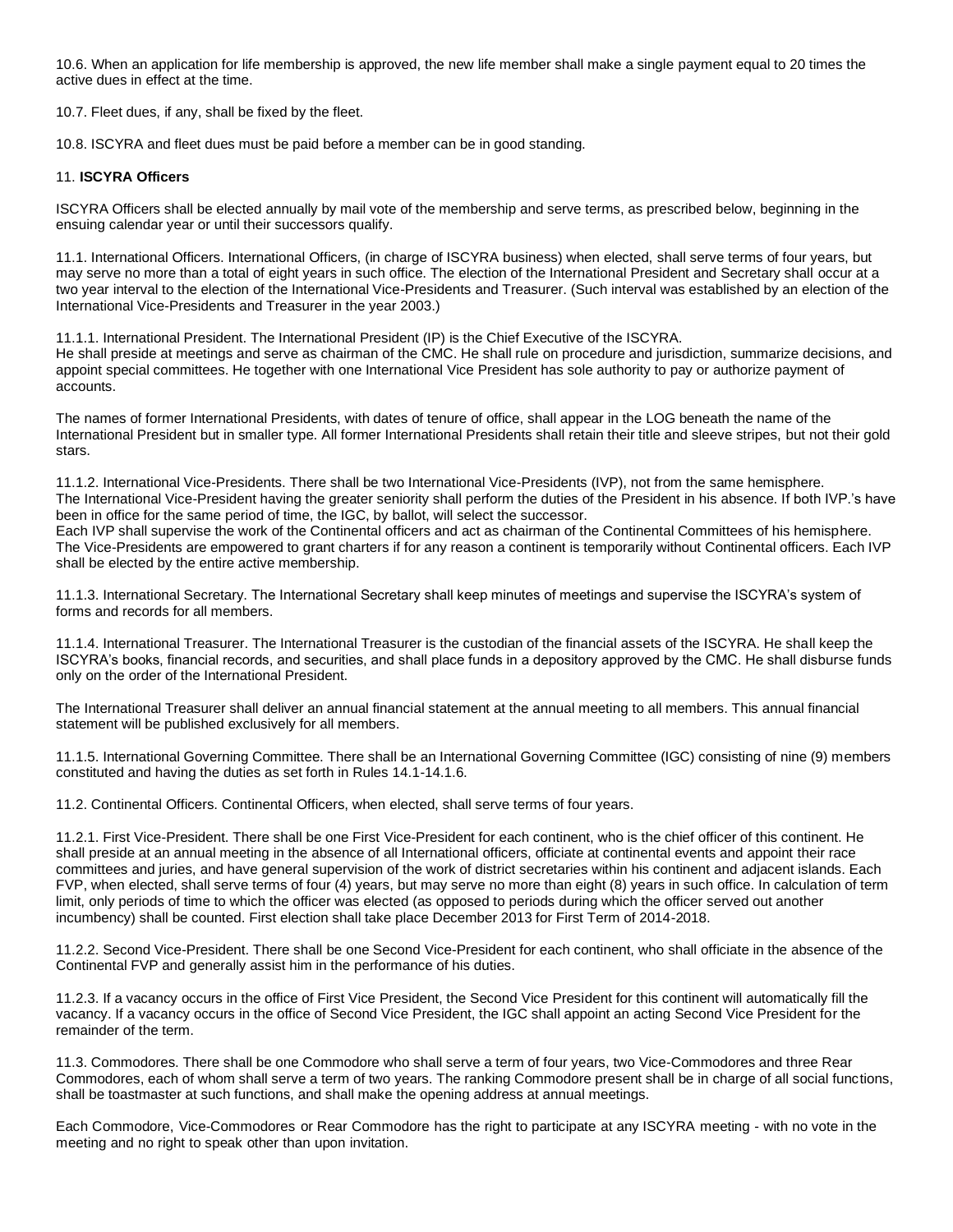The names of former Commodores, with dates of tenure of office, shall appear in the LOG beneath the name of the active Commodores but in smaller type. All former Commodores shall retain their title and sleeve stripes, but not their gold stars.

11.4. All the International Officers, in connection with the International Olympic Committee (IOC) and World Sailing, must work in a coordinate way to maintain the "Olympic Status" for the Class, as pointed out in Rules 23.5.1, 23.5.6 and 40.

## <span id="page-5-2"></span>12. **District Officers**

The following District Officers shall be elected bi-annually by mail vote of the active membership of each district and shall serve for the ensuing two calendar years or until their successors qualify.

12.1. District Secretary. The District Secretary (DS) shall have general supervision over all Star activities in his district, be responsible for checking entries in sanctioned events and approving Star race committees conducting championships of his district.

12.2. Assistant District Secretary. The Assistant District Secretary shall assist the DS, serve in his absence as chairman of special race committees, and automatically become DS for the remainder of the unexpired term should that office be vacated.

## <span id="page-5-5"></span><span id="page-5-3"></span>13. **Election Procedure**

13.1. Nominations. Each fleet shall be sent nominating forms for Commodores and for International, Continental and District officers at such time as may be ordered by the Class Management Committee, returnable to the Central Office at a specified date. Commodores must be nominated by at least two fleets.

Continental officers must be nominated by at least two fleets, which must be in different districts if the continent has more than one district.

International officers must be nominated by at least two fleets not within the same district.

District officers must be nominated by one fleet.

<span id="page-5-4"></span>If a continent has three or less fleets, nominations may be received from only one fleet.

13.2. Eligibility. A candidate for office, before his name can be placed on the ballot, must certify in writing that he is willing and able to serve if elected. A candidate for the office of International President, Secretary or Treasurer must be in a position to attend Class Management Committee meetings at the Central Office of the ISCYRA at frequent intervals.

A candidate for any office on the ballot must be an active, life or boat-owning isolated member of the ISCYRA and so recorded on the date when nominations for that office close. If any officer's membership is not renewed by March 1, the Class Management Committee shall have the power, thirty days after serving notice upon him to his last recorded address, to declare the said office vacant.

<span id="page-5-0"></span>13.3. Voting. Each life, active and boat owning isolated member will receive a ballot on which he shall record his votes. This ballot must be returned to the office of the International Secretary or such place as the Class Management Committee may designate on or before December 10 or the 90th day after the annual meeting, whichever is later. The ballots may be sealed. In the case of joint or syndicate ownership, a boat shall be entitled to only one vote, the vote cast by the first of the two or more names of joint owners appearing on the records of the ISCYRA.

<span id="page-5-1"></span>13.4. Election. The ballots shall be opened and counted on December 10 or the 90th day after the annual meeting, whichever is later (or the first weekday following if this date falls on a holiday) at such hour and place as the CMC may designate.

The votes shall be tabulated by three or more inspectors of election, who are not candidates for office and who are, if possible, members of different fleets.

The candidate for each office receiving the greatest number of votes shall be considered elected, except that the two candidates for Vice-Commodore receiving the greatest number of votes, who are not on the same continent, shall be considered elected, and the three candidates for Rear Commodore receiving the greatest number of votes, not two of whom are on the same continent, shall be considered elected.

Except for members of the IGC, a candidate cannot be elected to more than one Association or District Office at the same time; he/she shall be considered elected to the higher of such office.

## 14. **Standing Committees**

<span id="page-5-6"></span>14.1. International Governing Committee. The powers of the ISCYRA are vested in the IGC subject to the limitations imposed by these Rules. The IGC shall consist of the International President, the two International Vice-Presidents, two of the four First Continental Vice-Presidents and four Members at Large, each of whom is now or has been an Association officer, designated by the International President to serve for two calendar years.

The International President may designate alternates from each region. An alternate may participate in the deliberations of the IGC but shall not vote except in the absence of a regular member from his region. The International President shall designate the priority of each region's alternates to fill the voting seats of regular members who are absent.

The IGC shall meet at least once a year, at the time and place of the World's Championship, and at such other times and places as it may determine.

The IGC shall elect its own chairman. Between meetings the Chairman, the International President, and a third member elected by the IGC shall constitute the Executive Committee of the IGC and may act, if necessary, on any matter within the IGC's powers even though its action may affect a period of time beyond its term of office. The Executive Committee may act either at a meeting or by, a unanimous written consent signed by each of its members. Any meeting of the Executive Committee may be held by conference telephone or similar communication equipment, so long as all three members can hear one another, and all such members shall be deemed to be present in person at the meeting.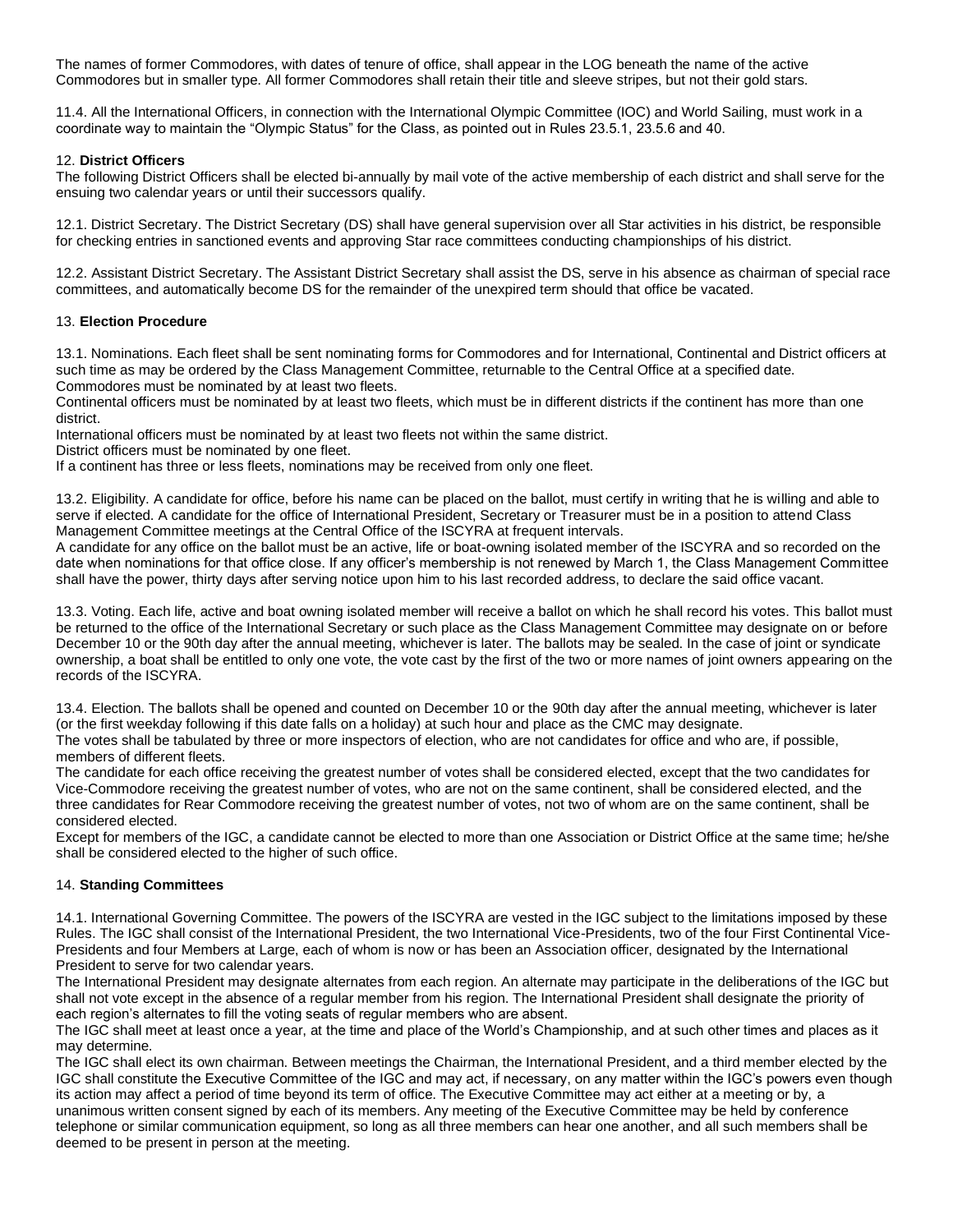Alternatively, the full IGC may act between meetings by a unanimous written consent signed by each regular member of the IGC, or, in the case of the election of the Chairman of the IGC and third member of the Executive Committee, by mail ballot by majority vote. The Chairman and the third member of the Executive Committee shall not be members of the CMC. Not all three members of the Executive Committee shall come from the same continent. Upon taking office the IGC is empowered to:

14.1.1. Determine questions of policy.

<span id="page-6-3"></span>14.1.2. Suspend members or impeach officers for cause and subject to the provisions of STCR 17.

14.1.3. Fill vacancies, including vacancies on the IGC except as otherwise provided by the Star Class Association Rules.

14.1.4. Appoint the Chairman of the IRC and the President of the IJ and approve their members.

14.1.5. Fix or alter territorial boundaries of districts, and decide all inter-fleet disputes.

14.1.6. Act upon any other matters not otherwise provided for by Star Class Association Rules.

14.1.7. Permit the Class to sail in a World Sailing-sponsored World Championship sailed under World Sailing and/or International Olympic Committee (IOC) Rules. The decision of participation is made by the IGC.

## <span id="page-6-1"></span>14.2. Class Management Committee.

The Class Management Committee shall have charge of the daily affairs of the ISCYRA and shall consist of the International President as chairman, the four other International Officers and two district officers appointed by the International President with approval of the IGC, with terms corresponding to their elected terms of office. The Chairman of the Technical Advisory Board and Marketing Manager shall be members of the CMC without vote. It shall meet at frequent intervals. Its actions and decisions shall be reported to, and be subject to veto by, the IGC.

The composition of the Executive Committee of the Class Management Committee shall be the International President, International Treasurer, a member of the CMC designated by the International President, and a member of the CMC designated by the CMC. The Executive Committee will have the authority to resolve the matters of the CMC during the time between two meetings of the Class Management Committee.

Upon taking office the CMC is empowered to:

14.2.1. Transact all the daily business of the ISCYRA.

14.2.2. Purchase and sell securities.

14.2.3. Approve of depositories.

<span id="page-6-2"></span>14.2.4. Act upon other administrative and procedural matters not otherwise provided for by the Star Class Association Rules.

14.3. Continental Committees. The Continental Committee for each continent shall consist of an International Vice-President as chairman and the Vice-Presidents of that continent. A majority vote shall decide all questions.

The Continental Committee shall sanction events and grant charters, and shall immediately report such actions to the Central Office of the ISCYRA.

The Continental Committee may act upon continental matters not connected with dues, finances or other fiscal business of the ISCYRA. It shall have no power to take any action conflicting with the rules or principles of the ISCYRA, but it may submit recommendations to the IGC or CMC. It shall approve race committees and juries for Class Silver Events.

## 15. **Appointed Positions and Committees**

The following positions and committees shall be appointed by the International President and ratified by the CMC and serve for one calendar year (except for the Judiciary Board)

<span id="page-6-0"></span>15.1. Executive Director.

The Executive Director maintains necessary communication with the fleet secretaries, handles and channels forms, receives and routes correspondence, maintains central office records, issues boat numbers, keeps the register of Star boats, is responsible for maintaining the mailing list, acts as secretary of the President, assists the Treasurer by keeping the cash book and making bank deposits, answers routine and semi-routine correspondence, keeps the central office supplied and inventoried and administers other details connected with the operation of that office. The CMC has the authority to revise and adjust the description of duties of the Executive Director.

## <span id="page-6-4"></span>15.2. Technical Advisory Board.

The Technical Advisory Board (TAB) shall be responsible for clarifying, interpreting and advising the membership and the builders and suppliers on questions pertaining to the Plans, Specifications and Measurement Rules. It shall maintain the clear and informative statement of the Plans and Specifications and in accordance with STCR 18.1 review all resolutions involving changes in the Plans and Specifications and incorporate the amendments passed by the membership. In addition it shall conduct such special studies as may be designated by the IGC.

The TAB shall establish and maintain the measurement standards, forms and techniques and ensure an appropriate measurement procedure. The Chief Measurer shall instruct and supervise the Certified Measurers, grant or reject Measurement Certificates and organize the corresponding administration.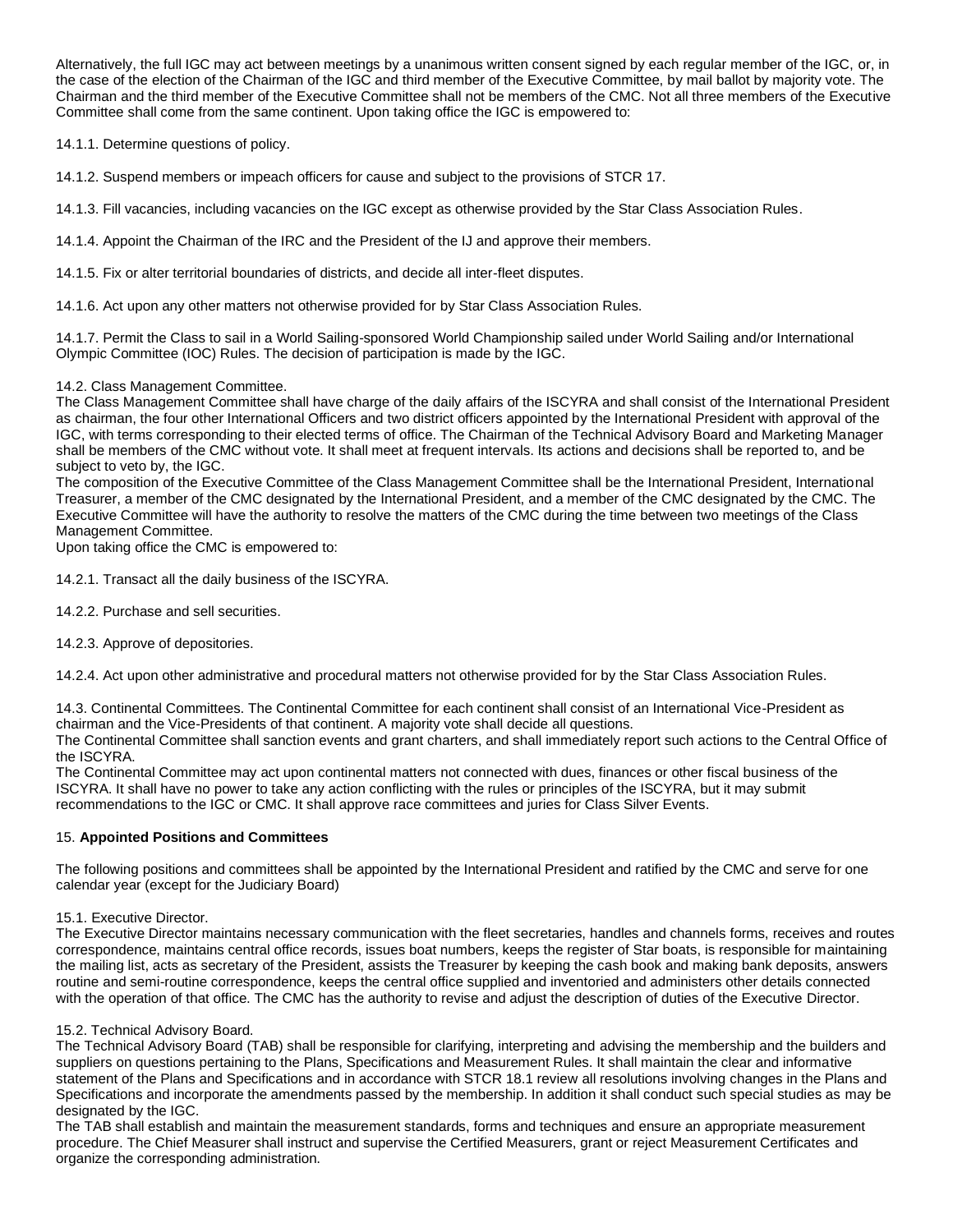The Chief Measurer or Co-Chief Measurers will be appointed by the Chairman of the TAB. The Chief Measurer or Co-Chief Measurers shall report to the chairman of the TAB.

15.2.1. Chief Measurer. The Chief Measurer or Co-Chief Measurer will be appointed by the Chairman of the TAB, and report to the Chairman of the TAB. The Chief Measurer shall supervise all certified measurers, grant or reject measurement certificates, issue duplicates, collect transfer fees, sell plans and specifications, and answer questions on measurement rules. Subject to the approval of the TAB, he shall establish and maintain measurement standards, forms and techniques. He shall maintain liaison with the TAB, and may recommend to that board changes in Plans and Specifications.

The Chief Measurer, with the final approval of the CMC may appoint continental measurers. The continental measurer has the power to act on behalf of the Chief Measurer at any Gold, Silver or Blue event.

15.2.2. Co-Chief Measurer. There can be more than one Co-Chief Measurer appointed.

<span id="page-7-4"></span>15.2.3. Continental Measurer. Names of continental measurers are listed on the ISCYRA website

15.3. Marketing Manager. The Marketing Manager shall advise the CMC on all matters pertaining to advertising, promotion and publicity and shall work with the Communications Director as requested by the CMC. It shall take whatever action is appropriate to develop new fleets and shall maintain contact with all isolated members for that purpose.

<span id="page-7-2"></span>15.4. Editor. The Editor is responsible for the monthly publication of Starlights and the compiling and editing of the annual LOG.

<span id="page-7-3"></span>15.5. This paragraph is void.

15.6. Judiciary Board. The Judiciary Board (JB) shall consist of five members and one alternate, none of whom shall be an International or a Continental Officer. Four constitutes a quorum. A majority vote decides all questions. JB decisions are binding and cannot be appealed.

The CMC subject to IGC veto, shall each year appoint one member to serve for five years, and shall designate one of the members as chairman for the calendar year. If a vacancy occurs during the year a replacement shall be appointed for the remainder of the unexpired term.

<span id="page-7-1"></span>The JB shall:

15.6.1. Decide all appeals properly brought before it in accordance with Rules 38 and 39, including all Fleet decisions and any action affecting an individual's membership in the ISCYRA.

15.6.2. On request of a member of the IGC, the CMC or a CC, interpret any conflict or ambiguity in the Rules of the ISCYRA.

15.6.3. Conform the Rules of the ISCYRA to incorporate all amendments passed by the membership.

15.6.4. Clarify the wording of the Rules of the ISCYRA at any time without changing their intent or meaning.

15.6.5. Resolve any questions of authority arising between the International and Continental officers.

<span id="page-7-5"></span>15.6.6. Advise the delegates at an annual meeting or the membership if it considers a proposed resolution to be improper.

15.7. Regatta Manager. The Regatta Manager, in cooperation with the Chief Measurer and others as required, shall take all actions necessary to improve the quality of all sanctioned events. The Regatta Manager shall prepare race management manuals and model instructions and conditions for use in sanctioned events. Sailing Instructions and conditions for Gold and Silver events must be submitted to the Regatta Manager for approval.

The organization of Gold and Silver events, including facilities on land and on the water, measurement, transport and social events shall be reviewed by the Regatta Manager. Wherever possible the Regatta Manager shall visit the venue of a Gold or Silver event to inspect and approve the organization of the event, such visit to take place not later than sixty days before the first race of the event.

15.8. Reserved

15.9. Other. Special officers or committees may be appointed at any time by the IGC.

15.10. Star Class Central Office. The Star Class Central Office is there to serve the International President and organize the work for the ISCYRA. The Star Class Central Office is run by the Executive Director. The location of the Central Office is determined by the CMC.

### <span id="page-7-0"></span>16. **Annual Meeting**

16.1. An annual meeting shall be held at a time and place fixed by the IGC, which shall be during the period of and in the vicinity of the World's Championship. If an annual meeting predicts a situation where any fleet or International Officer cannot assure fair representation, the IGC may elect to postpone or reschedule the annual meeting. Any rescheduling of the annual meeting shall be posted on the Class website no sooner than 90 days prior.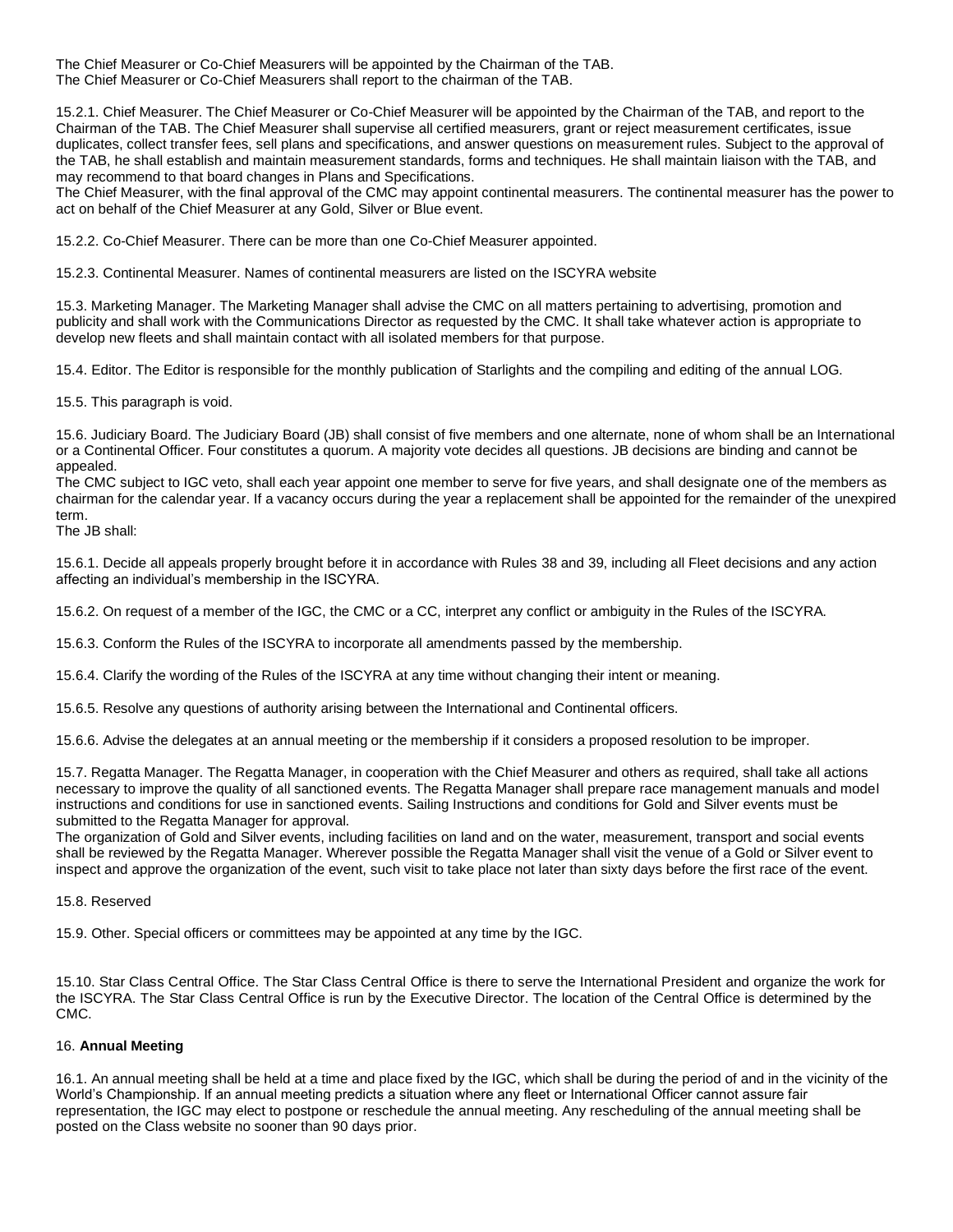16.2. Each fleet shall be responsible for the selection and instruction of a delegate or proxy, who shall present the fleet's views and cast its votes. Alternate delegates or proxies may be named, but an order of preference must be specified, and only the highest present is entitled to vote.

16.3. The fleets present at an annual meeting shall constitute a quorum. Fleets answering the roll call shall be deemed present throughout the meeting.

16.4. Each fleet shall be entitled to cast one vote for each Star boat enrolled in that fleet and properly recorded with the ISCYRA by a separate active member in good standing. Membership books close ten days before the meeting or as ordered by the IGC. Any member may be heard; but only properly accredited delegates and proxies, duly authorized and certified, and isolated members shall vote on motions and must vote unless excused by the chair. Except when otherwise specified in the ISCYRA Rules a majority of the votes present shall decide all questions. In the event of a tie the chair shall cast the deciding vote.

16.5. The chair may fix a time limit on speakers and debate.

16.6. The order of business at an annual meeting shall be:

16.6.1. Call to order.

16.6.2. Reading of minutes.

16.6.3. Reports of ISCYRA Officers.

16.6.4. Ratification of the IRC and IJ.

16.6.5. Ratification and revocation of fleet charters.

16.6.6. Unfinished business.

16.6.7. Proposed amendments.

16.6.8. Other new business and open discussion concerning current subjects of interest. .

16.6.9. Adjournment.

16.7. Each delegate to annual meeting is entitled to vote on his own fleet's behalf and for no more than 10 other fleets for which he holds properly granted proxies. IGC and CMC members are entitled to vote only on behalf of their own fleet.

### <span id="page-8-1"></span>17. **Suspension, Expulsion and Impeachment**

17.1. Suspension. A member may be suspended by the IGC for gross violation of the rules or for unsportsmanlike conduct, or, after due warning, for willful and persistent disregard of rulings. The duration of a suspension is fixed by the IGC, but may not exceed the IGC's own term of office unless the suspension is extended by the succeeding IGC Notwithstanding the foregoing, a suspension may be terminated by majority vote at an annual meeting.

17.2. Expulsion. A member may be expelled only by 3/4 vote at an annual meeting.

17.3. Impeachment. Any officer may be impeached by the IGC for a willful and unjustifiable act of commission or omission detrimental to the Star Class or to its members.

## <span id="page-8-0"></span>18. **Amendments**

18.1. ISCYRA Rules, Rules Governing Star Class sanctioned Events and Fleet Qualifications, and Plans and Specifications can never be suspended but may be amended, except as specified in STCR 18.2, by the following procedure: an amendment can be proposed only by a fleet meeting advance notice of which must have been sent to all its voting members. When the proposed resolution is sent to the Star Class Central Office, a copy of the letter of advance notice to fleet members must accompany the resolution. Also a statement as to how many voting members attended the meeting signed by fleet captain and secretary.

Each proposed amendment must next be filed with the CMC at least 120 days prior to the date of the next annual meeting. It will then be automatically submitted by the CMC to the JB for review. The resolution will then be published on the ISCYRA web page no later than 45 days before the next annual meeting, in order to be put on the agenda of or considered by that annual meeting. The proposed amendment must then be approved by the majority vote at the annual meeting. It shall then be submitted to the active membership for vote. Enactment shall be by ballot of the active and life members and shall require a 2/3 vote of the members voting on the amendment. An enacted amendment shall take effect January 1st of the ensuing year, or 91 days after the annual meeting, whichever is later. Voting eligibility regulations are those of Rule 13.3 Members or groups, including IGC, for or against an approved resolution may set forth their views in Starlights. Exceptions:

18.1.1. An annual meeting itself can order the required advance publication of a proposed amendment for consideration the ensuing year.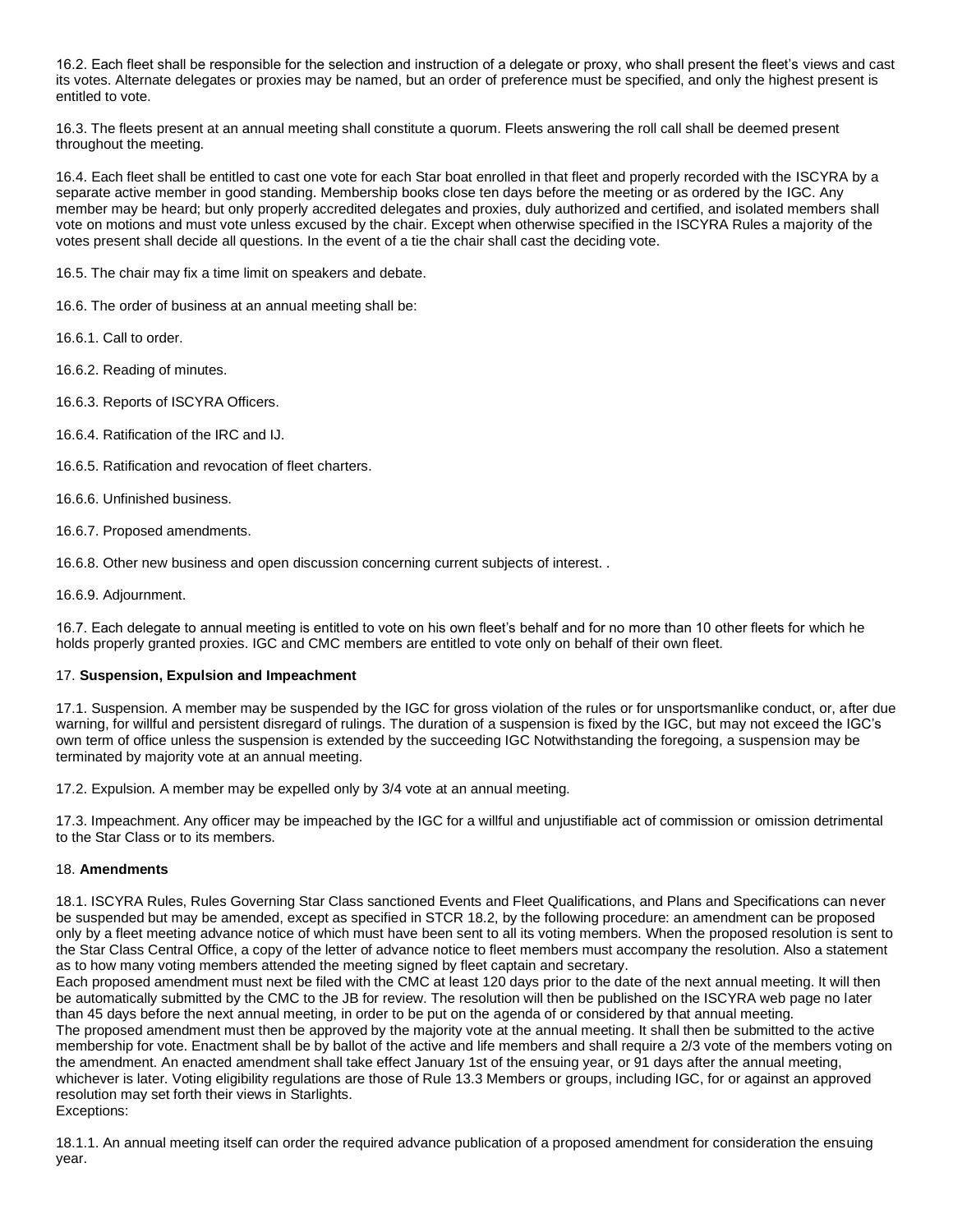18.1.2. An amendment to the Plans and Specifications shall require approval by the TAB before publication; but such an amendment disapproved by the TAB may be filed again the following year and shall then be published, and if it is approved by two successive annual meetings, shall be submitted to the active membership as hereinafter provided.

18.2. The basic principles of STCR 3, 4, 5 and 6 of the ISCYRA Rules cannot be changed. No amendment can be passed which would render ineligible a yacht or an active member whose eligibility has been established under existing rules and whose status could not be changed to conform with the proposed amendment. An amendment retroactively affecting active members' or fleets' existing rights can be enacted only by a 3/4 vote of the total voting strength of the active membership.

18.2.1 The IGC may, upon a majority vote of the IGC, waive or suspend a specific Star Class Rule within STCR 23 through 35, STCR 37 and STCR 40. Such waiver or suspension of Star Class Rules shall be approved by the IGC and published on the Star Class web page not less than 90 days prior to any test Event and shall be effective only for a single Event. . Such waiver or suspension of Star Class Rules may be repeated for subsequent events at the discretion of the IGC if appropriately approved and published but no longer than 24 months from the first test event to the last test event. STCR 18.2.1 shall not be used to waive or suspend Star Class Rules 1 through 22, STCR 36, STCR 38 or STCR 39.

## <span id="page-9-3"></span>19. **Dissolution**

Upon the dissolution of the ISCYRA, the IGC shall, after making provision for the payment of all of the liabilities of the ISCYRA, dispose of all the assets of the ISCYRA exclusively for the purposes of the ISCYRA in such manner, or to such organization or organizations organized and operated exclusively for charitable educational, religious or scientific purposes, as shall at the time qualify as an exempt organization or organizations under Section 501 C (3) of the US Internal Revenue Code of 1954 (or the corresponding provision of any future U.S. Internal Revenue Law) as the IGC shall determine. Any such assets not disposed of shall be disposed of by the court of general jurisdiction of the country in which the principle office of the ISCYRA is then located, exclusively for such purposes or to such organization or organizations, as said court shall determine, which are organized and operated exclusively for such purposes.

20. *(This number is reserved for future use)*

## **2020 CHAMPIONSHIP RULES**

<span id="page-9-1"></span>Rules Governing Star Class Sanctioned Events and Fleet Qualifications

### 21. **Eligible Boats**

21.1. A boat is eligible and considered to be in the Star Class only if it has been properly registered, conforms to measurement rules, is built by an active builder and is owned by a qualified active or life member recorded at the time as in good standing with the ISCYRA. An ineligible boat must be barred from all Star races, and cannot be reinstated until all requirements of the ISCYRA have been fulfilled.

21.2. Any Star sailing with a number not yet issued (7.3 and 15.1) must be disqualified from all races in which such a number was displayed.

21.3. A boat cannot be registered in more than one fleet at a time.

## <span id="page-9-2"></span>22. **Observance of the Rules of the ISCYRA**

The enforcement of the Rules of the ISCYRA is essential to the protection of all Star owners. Members are required to report to the ISCYRA any race held for the Star Class as such, wherein the Rules of the ISCYRA are not respected and enforced by the organization conducting it, or where entries of ineligible boats are knowingly accepted. A member who makes himself party to such practices, by knowingly and after due warning entering such an outlawed event, shall himself be subject to suspension. A Continental Committee may outlaw any event for cause.

## <span id="page-9-0"></span>23. **Championship Events**

23.1. The purpose of the Championship shall be to determine annually the appropriate champions by competition among eligible boats.

23.2. All series for major Star championships territorially greater than one fleet, and events for perpetual, semi-perpetual or open trophies, may be sanctioned by the appropriate Continental Committee. Honor insignia and Award (23.5.9.) cannot be awarded unless a sanction has been granted.

23.3. A sanction granted to an event for at least two consecutive years shall become automatic and need not be applied for again, even though the event is held in different localities, unless the event has lapsed for more than two years. The Continental Committee may, however, at any time cancel or withdraw a sanction if it deems such action advisable.

23.4. Application for sanction should be filed with the Central Office on a form obtainable from that office. The Continental Committee will then act on the application (14.3.)

23.5. Sanctioned Events and Awards. Except Gold and Silver Events, all other Events can be sailed as "Combined Events" with separate results.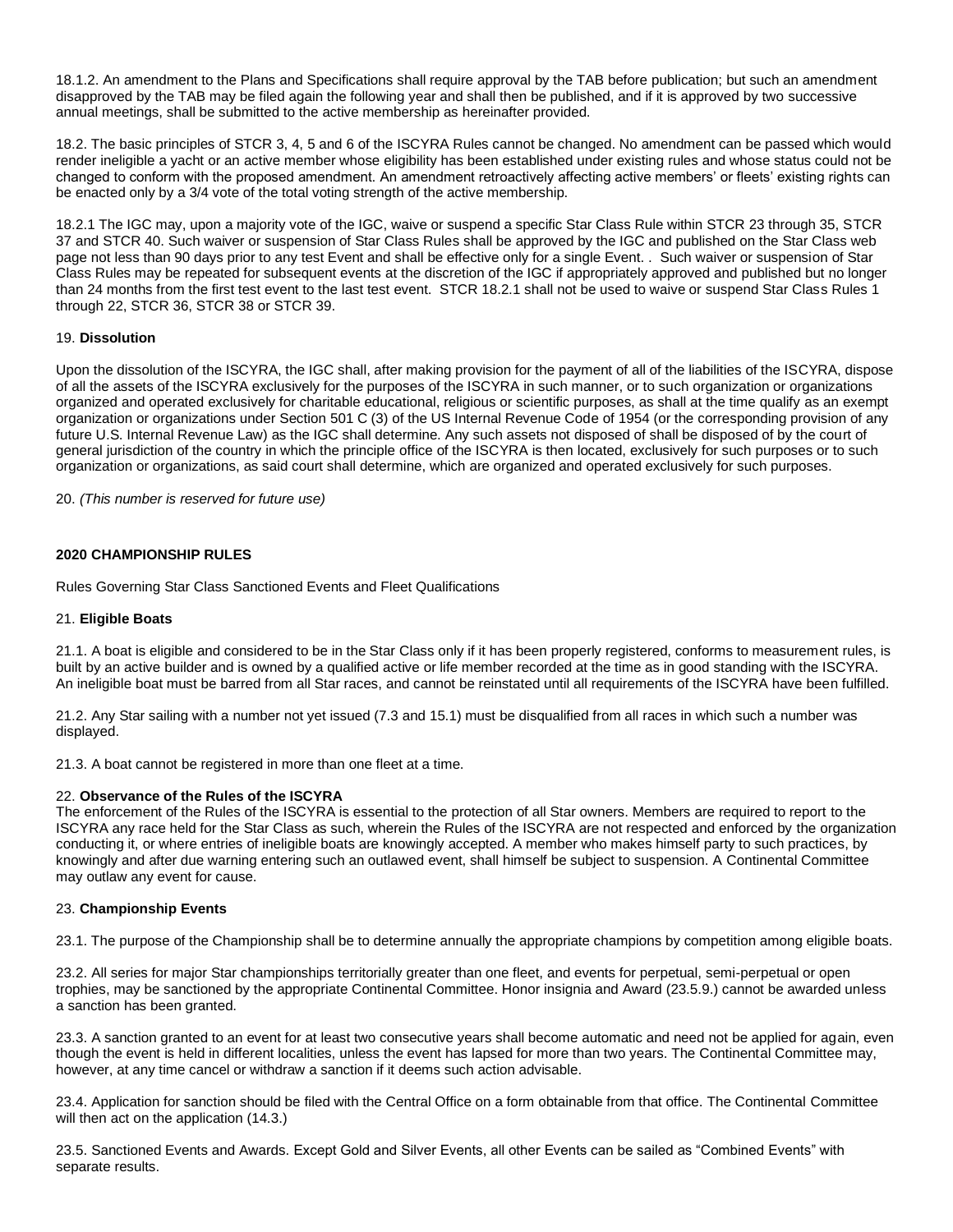23.5.1. Gold. World Championship. Open to all Members of all Fleets and to Isolated Members. Entries per STCR 29.1 GOLD awards. The Olympics is also considered a Gold event. (See ASSOCIATION INSIGNIA AND AWARDS)

23.5.2. Silver. An established championship of a continent or hemisphere. Open to all Members of all Fleets and to Isolated Members. Entries per STCR 29.1 A minimum number of fifteen competitors shall finish at least one race is required. SILVER awards.

23.5.3. Blue. District Championship. Open to all Members of all Fleets and to Isolated Members. Entries per STCR 29.2 BLUE awards. To allow all members to participate in another District Championship, it can be sailed as an "Open District Championship." Honor Awards for the Event and qualifications via the Event are only granted to the winners which are either Members of the organizing District or participating as Isolated Members.

23.5.4. Green. District Championship restricted to Novices (STCR 23.7.1 and 23.7.2). Open to all Novices of a District. GREEN awards.

23.5.5. J. Junior Championships in which boats may be skippered by other than their skipper-owner may be held, as sanctioned, at any of the above competitive levels. A World Junior Championship would be designated as Gold J, Continental as Silver J, etc. Entries in accordance with above rules of each classification. Awards are stars only, as above, but with a large J of contrasting color inserted in the star. No chevrons or bars awarded.

23.5.6. Except for the Olympics or World Sailing-sponsored World Championships or other World Sailing-sponsored events (e.g. World Cup), the above events are under the auspices of the ISCYRA. For Gold and Silver events, the Organizing Authority will be the ISCYRA in conjunction with the host club. For Blue and Green events, the Organizing Authority will be the District Committee and/or local fleet in conjunction with the host club. Entries are selected by qualification series. No other races to be scheduled in the vicinity and courses must be adequately patrolled. Except as Combined Events are allowed by STCR 23.5, no other races may be scheduled in the vicinity, and courses must be adequately patrolled.

23.5.7. Red. An established event of inter-fleet character featuring the Star Class. Open to all fleets, entries unlimited. To winner: THREE RED chevrons.

<span id="page-10-2"></span>23.5.8. Fleet Qualifications. Open to all skipper-owners (or part owners), registered before the first race, who are members of the fleet. To winner: ONE RED chevron.

23.5.9. Honor Awards. Honor awards are displayed on main sails. Awards rank in the following order: gold, silver, blue, green and red. For example, one gold chevron outranks a silver star. Only the highest award ever won by any one skipper (either as skipper or crew) shall be displayed or kept on record, except that chevrons of higher rank may be used with a championship star of lesser rank. For example, a skipper entitled to a blue star may use his gold chevrons beneath it. The winner of two championship stars of the same color inscribes both dates in the star.

Awards are made to the skipper (Star, Olympian or Star and chevrons) and crew (Olympian with bars or Star with Bars), not to the boat; if the boat is sold, awards are retained by the skipper for use on any other Star boat he may own while a member of the ISCYRA.

If a crew acts as a skipper he shows his highest award ever won either as skipper or crew. Ranking of the Honor Awards is: 1.) highest colour, 2.) highest place, 3.) highest won as a skipper before Honor Award won as a crew.

23.6. Special Events.

23.6.1 The Vintage Gold Cup is a sanctioned event with honors. It is sailed by eligible skippers in restored wooden boats of the Star Class and open to all fleets. The Winner is awarded a gold laurel wreath.

23.6.2 Events not specified in this paragraph or ones above, but under ISCYRA jurisdiction, require no sanction and rate no honor awards. Intercollegiate, Junior, Ladies' or other races in which Stars are sailed by other than their skipper-owners (unless specified above), are not under ISCYRA jurisdiction in any form.

<span id="page-10-0"></span>23.7. Definitions.

23.7.1. A Novice Skipper is one who has never as a skipper won any series honor that is higher than a Green event honor, or as a skipper won a Green event.

<span id="page-10-1"></span>23.7.2. A Novice Crew is one who has never as a skipper or crew won a Gold or Silver event.

<span id="page-10-3"></span>23.7.3. A Youth Member is a person who will not have reached his or her 20<sup>th</sup> birthday before the first race of the event. A Junior is a person who will not have reached his or her  $30<sup>th</sup>$  birthday before the first race of the event.

## 24. **Perpetual Trophies**

24.1. There shall be awarded to the winner of the series such perpetual trophy or trophies as have been donated or deeded for the purpose.

24.2. The trophies shall be held by the winning fleet until the time of the next series, subject to IGC approval and order.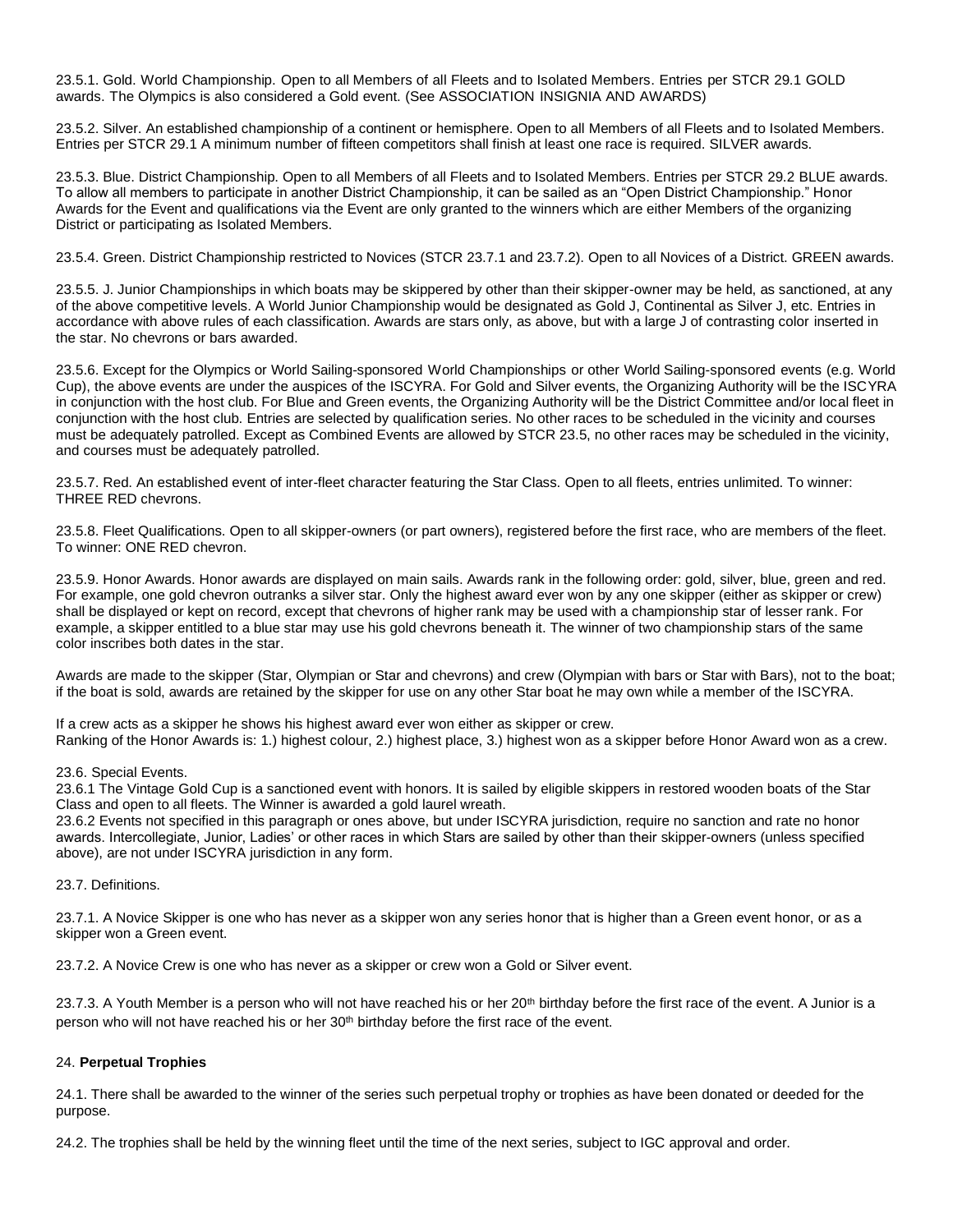24.3. Title to the trophies shall be and remain in the individuals who are the current members of the IGC, who may impose any conditions necessary for the safe keeping of the trophies.

## <span id="page-11-1"></span>25. **Location**

25.1. The IGC shall designate the place of the World Championship, having in mind the purposes of development, promotion, equitable distribution, and selection of a location with suitable facilities and racing conditions. In the event of multiple applications from the same continent for the same World Championship, the IGC shall obtain the recommendation of the appropriate Continental Committee prior to selecting the Championship venue. The IGC´s selection shall be subject to the following restrictions:

25.1.1. It cannot be held in the same fleet or locality twice in two consecutive years.

25.1.2. It cannot be held in the same district for more than two consecutive years.

25.1.3. It cannot be held on the same continent (including adjacent island districts) for more than three consecutive years.

25.1.4. It cannot be held in the same hemisphere for more than five consecutive years.

25.1.5. The responsibility for arranging and providing proper facilities, prizes and entertainment shall rest with the fleet sponsoring the event. In this regard it shall cooperate with and be guided by the IGC.

25.2. The place of Silver Star (Silver) championships shall be determined by the Continental Committee and subject to the restrictions of STCR 25.1.1 and 25.1.2, unless otherwise provided for by a well-established precedent or by a signed agreement among a representative number of District Secretaries, filed with and approved by the IGC.

25.3. The site of the Blue-Star (Blue) Championship shall be determined by the District Secretary, subject to the following restrictions: It cannot be held by the same fleet for more than two consecutive years. If the winning fleet is ineligible to hold the event it shall be awarded to that fleet having the highest total point score for the past three years which is able and willing to hold it, unless otherwise provided for by established precedent or by a written agreement adopted by a majority of the fleet secretaries and filed with and approved by the IGC.

25.4. STCR 25 shall not be amended so as to effect a change of location of the series for the following year.

25.5. All Rules under STCR 25 are exposed when the ISCYRA is asked to sail in an World Sailing-sponsored World Championship sailed under World Sailing, World Sailing-sponsored Continental Championship and/or an Olympic Regatta organized by the International Olympic Committee (IOC). The decision of participation in that year is made by the IGC.

### <span id="page-11-3"></span>26. **Eligibility**

26.1. For Gold, Silver and Blue events, the skipper (helmsman) must:

26.1.1. Be an active or life member, and have been one since the entry was filed.

26.1.2. Be enrolled in the fleet he represents.

26.1.3. Not have been enrolled as a member in any fleet other than the one he represents for two months prior to the first race, nor can he have been a member of more than two fleets for a period of one year prior to the first race.

<span id="page-11-2"></span>26.2. For Gold, Silver and Blue events the crew must:

26.2.1. Be a member, and have been one since the entry was filed.

26.2.2. Be designated and act as crew, touching the helm only if necessary for brief temporary relief.

26.3. For Green Events, each helmsman must be a Novice and an active or life member and have been one since the entry was filed and be enrolled in the fleet he represents.

26.4. For all other (except J) events, only the skipper must be a member.

<span id="page-11-0"></span>26.5. For J events excluding J-Gold and J- Silver events no membership is necessary.

## 27. **Scheduling and Number of Races**

27.1 The ISCYRA World Championship (a Gold Star Event) shall consist of a minimum of five completed races of six scheduled, one race per day. A race postponed, abandoned or incompleted will be rescheduled and resailed as soon as possible. The Race Committee is authorized to get one race ahead of schedule should expected sailing conditions warrant.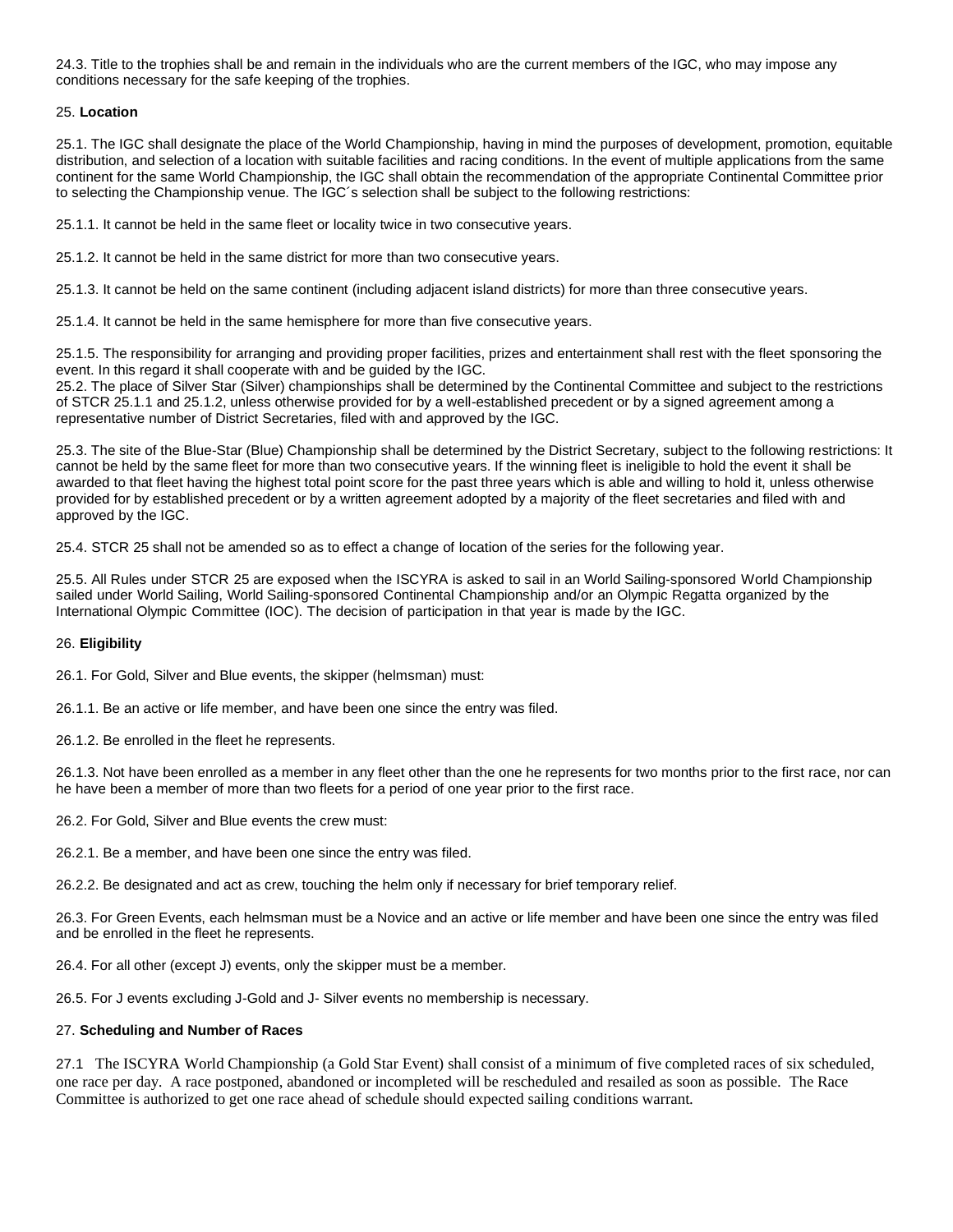27.2. The Continental Championship (a Silver Star event) using:

Format A shall consist of a minimum of six (6) scheduled races.

Format B shall consist of a minimum of seven (7) scheduled races.

Format C shall consist of a minimum of eight (8) scheduled races.

A race postponed or abandoned will be rescheduled and resailed as soon as possible. There may be one reserve day for possible resails provided that such option be stated in the Notice of Race. The race committee shall make every reasonable effort to complete all scheduled races within the published date (including reserve day if any). If it is not possible to complete four races, the series shall be canceled.

27.3. Other events shall consist of three completed races minimum. Blue Star Events (District Championship) shall be scheduled for six races minimum and shall consist of three completed races. The number of scheduled races shall be defined by the Notice of Race

<span id="page-12-2"></span>27.4. A race committee is not empowered to shorten any series except as provided in STCR 27.2; but if the JB on appeal declares a race no contest and the race cannot be resailed, the series scores shall be re-computed on the basis of the valid races completed even though it be an even number of races.

## <span id="page-12-0"></span>28. **Entry Forms and Terms**

28.1. Entries to the World Championship (Gold) and to the Continental Championship (Silver) Events must be fully completed and filed in duplicate on an approved entry form. Entry deadline for the World Championship event is 30 days before the first race. Entry deadline for Continental Championship events is 21 days before the first race. The entry forms shall be sent: One copy to the Central Office One copy to the organizing club

28.2. Entries for District (Blue and Green) Events must be fully completed and filed in duplicate on an approved entry form, and must be received 7 days before the first race. The entry forms shall be sent: One copy to the District Secretary One copy to the organizing club

28.3. Late entries to Gold, Silver and Blue/Green Championship Events.

28.3.1 Gold Events: The CMC need not accept a late or incomplete entry.

28.3.2 Silver Events: The appropriate Continental Committee may accept a late entry for a Silver event.

<span id="page-12-1"></span>28.3.3 The appropriate District Secretary may accept a late entry for a Blue/Green event.

## 29. **Entries**

29.1. Entries to a Gold and Silver event shall be open to all Life and Active Members of a Fleet and to Isolated Members and Junior Active Members. For the sole purpose of this STCR 29.1, in addition to the requirements set forth in STCR 9.1.1, an Active Member is one who also has sailed in a representative number of races (at least five) in his own home waters (either Fleet or District) during the 12 months prior to the entry deadline of the event and registered with the ISCYRA with current annual dues paid.

29.2. Entries to a Blue event shall be open to all Members of any Fleet and to Isolated Members.

## <span id="page-12-5"></span>30. **Substitution**

30.1. A fleet may designate alternates in Gold, Silver or Blue events, but the boat, skipper and crew starting the series must sail throughout except in the case of proven accident or illness.

Substitutions for the skipper shall not be allowed in other than Gold, Silver or Blue events.

30.2. Permission for any substitution must be obtained from the Race Committee or the Jury before the race. Such permission shall be denied if unfair advantage is granted thereby or if the substitution is not an absolute necessity.

## <span id="page-12-4"></span><span id="page-12-3"></span>31. **Racing Restrictions**

31.1. Personnel.

31.1.1. The maximum number of persons allowed in each boat shall be two.

31.1.2. Each person on the boat shall be eligible to compete in accordance with RRS Appendix K. Additional eligibility requirements may be imposed by organizing authorities for regattas other than Gold, Silver and Blue events and Fleet Qualifications.

<span id="page-12-6"></span>31.1.3. Team Weight. For Gold, Silver, and Blue events, Fleet Qualifications, the Olympic Regatta, all respective Olympic Trial Regattas and all World Sailing Grade One Ranking Regattas, the total team weight is limited according to the following formula: S=Skipper's weight, C=Crew's weight in kilograms: C = ([100 – S] / 1.5) + 100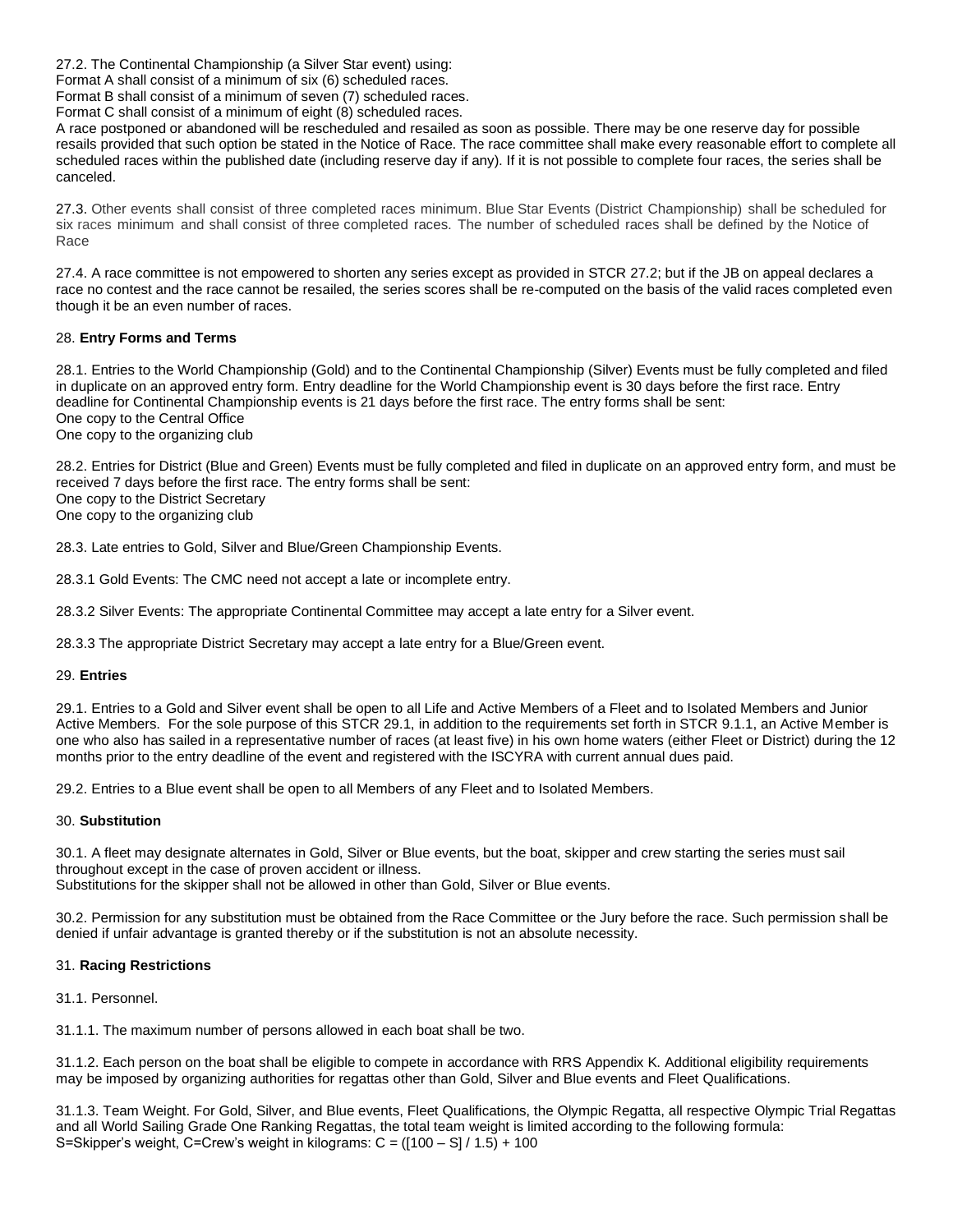Weighing before the event is required. Only for Gold events: Weighing during or after the event is optional at the discretion of the organizing authority as posted in the Notice of Race and Sailing Instructions. For all applicable events other than Gold, weighing during or after the event is only allowed pursuant to a properly filed protest. Teams found to be in violation of the rule shall be subject to disqualification from any race sailed on the day of the violation.

31.1.4. For Gold and Silver events a yacht shall receive no outside assistance from support boats or otherwise once she has left the dock for the day until the finish of the last race of the day, except in the case of emergency and/or towing supplied by the organizer and available to all participants.

[This rule shall not be used at World Sailing World Cup or World Sailing Combined Worlds events.]

<span id="page-13-1"></span>31.2. Equipment

31.2.1. Dead weight shall not be carried as stationary or movable ballast. A competitor shall not wear or carry any clothing or equipment for the purpose of increasing his weight. The total weight of clothing and equipment permitted by RRS 43.1 (b) shall not exceed 10 kilograms.

31.2.2. Each boat must carry:

(a) Two approved personal flotation devices (life jackets), which when not worn, must be readily available within 30 cm (1 ft.) of the cockpit coaming.

(b) One paddle or oar.

(c) One line, minimum diameter 8mm, minimum length 20 m.

31.2.3. The use of stays, sheets, or lines other than those specifically described in this section to support the body of the skipper or crew is prohibited. During the normal act of tacking or jibing both feet of the crew and skipper must remain on or inside the deck edge when looking in profile. No hiking aids or aids to support the skipper or crew outboard are permitted except:

(a) For skipper and crew, footstraps are permitted, of material no more elastic than nylon webbing, securely fastened within the cockpit. These may be adjustable but shall not reach beyond the sheerline (outboard edge of the deck) when fully extended. All footstraps shall be designed so as to come completely off the feet in the normal act of tacking or jibing. The use of hobbles or an individually closed strap for each foot is specifically prohibited. Doubled foot straps, if used, must have sufficient clearance between them so that the user may easily step out of the straps without the use of hands or extraordinary movement of the feet.

(b) For the crew only, a hiking vest that is securely attached within the cockpit or to the deck is permitted. The vest must be attached to the hull by means of a quick release device approved by the Technical Committee. The Technical Committee has approved only the following three attachment devices:

(1) The Ball Lock device consists of a wire attached to the hiking vest at one end with one or more swaged balls on the pennant. The lock (keyhole type) is mounted on the deck. The ball on the wire pennant fits into the lock on the deck while hiking; however, the ball must release from the lock while in the act of tacking.

(2) The Hiking Tang device consists of a rope or wire attached to the hiking vest at one end with a bent right angle tang at the other end. The bent tang may be hooked over the backstay track or into a flat slotted plate on the deck; however, the tang must release from the plate while in the act of tacking.

(3) The Rope in Cleat device consists of an open-ended rope of sufficient tensile strength, which attaches to a jam-cleat mounted on the deck; however, the rope must release from the cleat while in the act of tacking.

Vests must weigh no more than 2.5 kg. The hiking vest shall not be used without the crew's feet being in the approved footstraps, and shall not be used in any manner to enable the crew to adopt a hiking position different from what would be possible in the absence of the vest.

Commodore For skipper and crew, hand holds mounted on the deck which do not measure more than 50 mm above the deck and are mounted aft of the forward end of the mast opening are permitted.

(d) For skipper and crew, padded trousers or shorts that have sewn-in battens on the backs of the upper legs from above the knee to below the seat to assist in supporting outboard weight when hiking.

31.2.4. The jib may be winged by means of a whisker pole the inboard end of which, when in use, shall rest against the mast.

31.2.5. No sails other than the approved jib and mainsail can be used, and only one of each of these, on the proper hoist, can be above deck at the same time. A race committee shall not allow the use of a sail bearing an incorrect number unless all contestants are advised of the change before the start of the race.

A skipper shall not use or measure in more than two mainsails and two jibs in any series of races including qualifications.

<span id="page-13-0"></span>31.2.6. Electronic devices which provide direction information and timers are allowed. The costs for these devices should not exceed USD \$1000. The use of prototypes is not allowed. VHF radios are allowed. A competitor may carry a VHF radio for safety purposes and race committee communication. Use of the VHF radio is not permitted while racing except for emergencies. This restriction may be modified to allow communication from the Race Committee to competitors on a predetermined channel if so stated in both the Notice of Race and the Sailing Instructions and if not prohibited by law.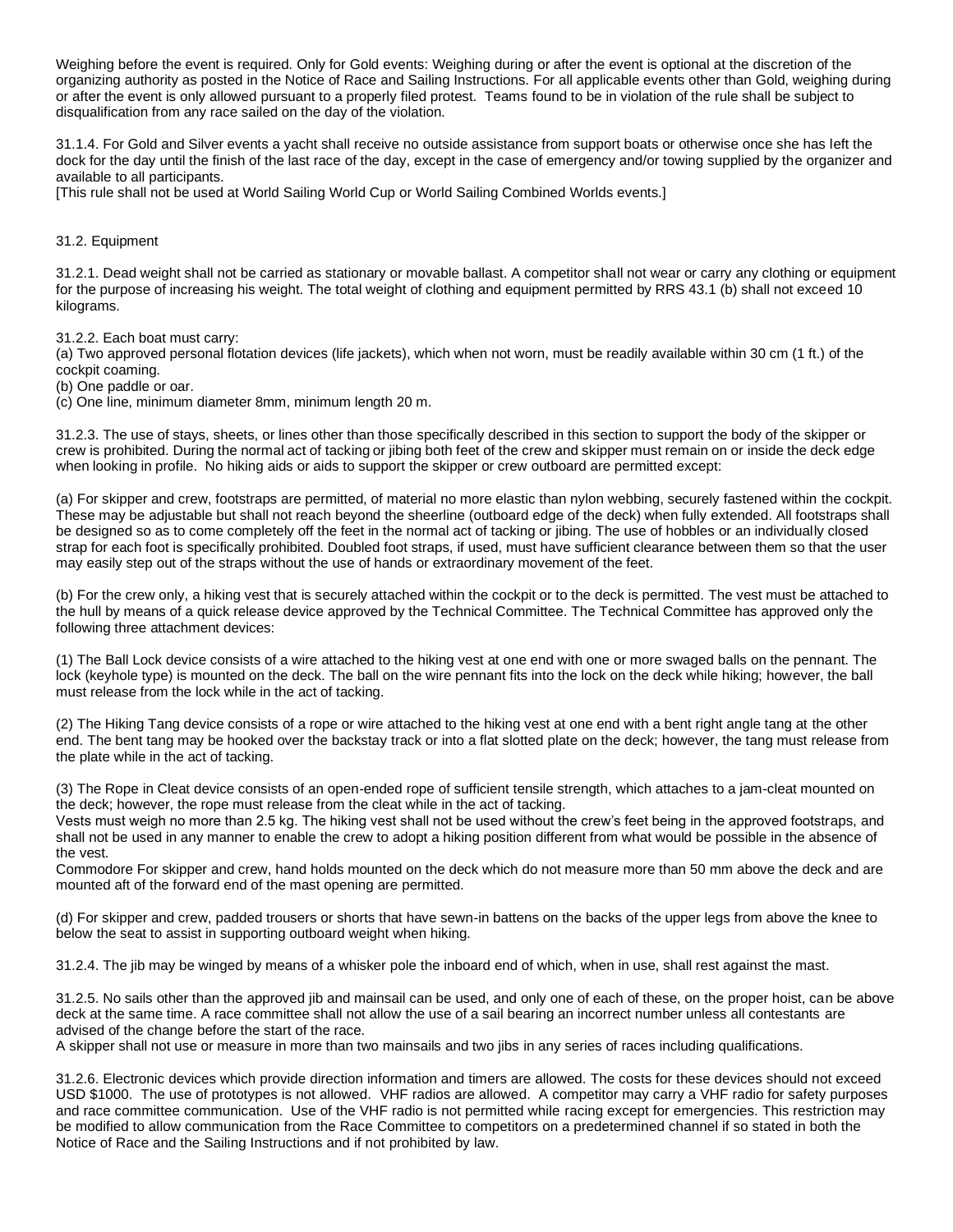## 32. **Measuring, Weighing and Sail Controls**

32.1. At Gold and Silver Championship events, measurement is required as determined by the Technical Advisory Board. Measurement may include boat and mast-tip weighing, measuring of sails and spars, checking required equipment, and such measurement of hull, keel, skeg and rudder as the Technical Advisory Board shall find necessary. At Blue and lower events, if required by the event authorities, measurement may include such checks and measurements required for higher events as these authorities find necessary.

32.2. When measurement is required, a measurement period to close not later than the start of the first race shall be scheduled and announced, and a regatta measurer with power of approval shall be appointed by the appropriate authority (e.g. The ISCYRA at Gold Events, the District at Blue Events). Except as provided by special rules or by action of the event authorities, no item may be submitted for approval after the close of the measurement period.

32.3. This section applies when measurement includes weighing to verify compliance with Specs. 13. A Certified Measurer authorized to weigh and seal boats as provided in Specs. 13 shall be present. Additional material shall be added to an underweight boat to the extent necessary to meet the minimum weight. Existing additional material may be removed to the extent a boat exceeds the minimum weight. If additional material is added or removed, the additional material thereafter remaining shall be sealed as provided in Specs. 13, and a new plaque affixed to the boat stating the amount of additional material carried. Additional material may be added or removed in accordance with this section at any time during the prescribed measurement period for the event.

32.4. Sails approved for entry shall be indelibly and distinctively marked and only sails so marked may be used. No approved sails may be altered during the event. Repairs are permitted, subject to any special rules regarding permission and reapproval, provided no alterations are made. Approved sails may be used only on the boat for which they were submitted. To control the number of sails used, sails may be marked without measuring, in which case such marking does not constitute any finding of compliance with the Specifications.

32.5. At Blue and lower events, if weight control consists of inspection of weight seals and plaques, such inspection does not constitute any finding of compliance with minimum weight requirement.

32.6. When measurement is required, approval is required for eligibility. Nothing in this Rule, nor any action by the event measurement authorities, shall be taken to reduce or limit the provisions of the STCR regarding eligibility.

## <span id="page-14-1"></span>33. **Measurement Certificates**

33.1. No boat shall be eligible to enter any race for the Star Class until it has been granted a measurement certificate.

33.2. Qualified certified measurers are appointed by the chairman of the Technical Advisory Board.

A certified measurer status is granted only by attending a certification course organized by ISCYRA.

The certified measurer status has to be renewed every four years.

Their authority is restricted to the taking of actual measurements and filling a report thereof. No certified measurer shall measure his own boat except under supervision of a disinterested person appointed by the technical Advisory Board. Measurers are entitled to a fee approved by the IGC. The owner of a boat being measured shall pay the measure's fee whether or not a certificate is granted.

33.3. The ISCYRA's measurement certificates shall be binding upon all organizations conducting races for the Star Class. A boat holding a certificate shall not be subject to remeasurement or protest on measurements unless reasonable grounds can be shown to suspect subsequent alterations or previous mismeasurement. Notwithstanding the foregoing, a boat is always subject to remeasurement by order of the IGC, CMC, IJ, the TAB, or a Continental Measurer (see STCR 15.2.1).

33.4. A protest of the measurements of a certified boat, except as to matters covered by Rule 8.9.3., must be accompanied by a deposit of US \$50, which is returnable only if the protest be sustained.

## <span id="page-14-2"></span>34. **Racing Procedure**

34.1. Entries shall report to the Race Committee on reaching the starting area, and shall follow all official accounting instructions.

34.2. Races shall be held in open water as free as possible from headlands, shoals, obstructions and aids to navigation. Aids to navigation, unless otherwise specified, must be left on the required or channel side.

<span id="page-14-0"></span>34.3. Courses.

34.3.1. . Course 0, 1, 2, 3, and 4 are described below. In Gold and Silver events course 0, 1, 3, or 4 shall be used; Course 2 may be used in Silver events if requested by the sponsoring fleet and approved by the Continental Committee. In Blue and Green events, course 0, 1, 2, 3, or 4 shall be used. Leg lengths refer to the first leg of a course and are measured from the Start line to Mark1. Mark 3 may be no more than .25nm from the Start Line. No course shall be shortened under RRS 32 (flag S). Course legs may be altered under RRS 33(b) (flag C and + or -) within the leg length limits applicable to the Format of the regatta. In Red events and qualifications, the above courses are not mandatory and may be shortened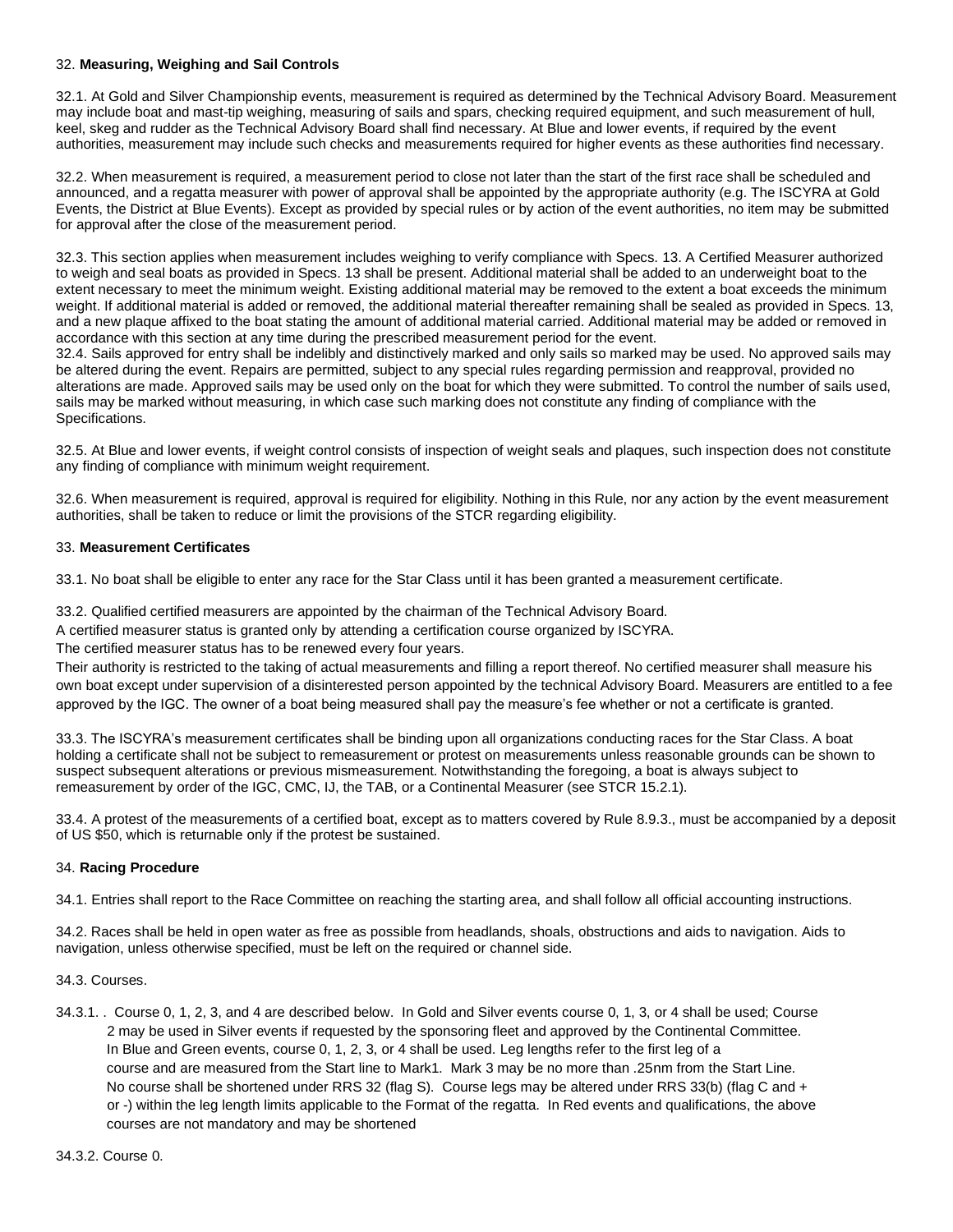

Click to enlarge image - See STCR 34.3 for further course description.

An isosceles right angled triangle, followed by a windward and return, and finishing on a final windward leg, the right angle mark being omitted after the first round.

## 34.3.3. Course 1.

An isosceles right angled triangle, followed by a windward and return, the right angle mark being omitted after the first round.

### 34.3.4. Course 2.

Two isosceles right-angled triangles, with a windward and return in between, the right angle mark being omitted during the second [round, and finishing](http://www.starclass.org/rules_items/Courses_1_and_2.gif) on a final windward leg.



Click on image to enlarge Courses 1 and 2

### 34.3.5. Course 3.

Two complete right-angled triangles, with the hypotenuse the third leg, followed by a final windward leg (7 legs). The triangle is intended to be basically a windward-leeward circuit, with the second leg consisting of a reach of approximately 100 metres at right angles to the direction of the first leg.

### 34.3.6. Course 4.

Two complete right-angled triangles, with the hypotenuse the third leg (6 legs), finishing downwind. The triangle is intended to be basically a windward-leeward circuit, with the second leg consisting of a reach of approximately 100 metres at right angles to the [direction of the first](http://www.starclass.org/rules_items/Courses_3_and_4.gif) leg.



Click on image to enlarge Courses 3 and 4

34.3.7 Length of legs for all courses and time limits:

Format A -Sixty (60) or more boats competing: Minimum of 2 nautical miles (n.m.) and maximum of 2.5 n.m. legs. 45 minute maximum time limit for first beat, 3.5 hours maximum time limit for completed course. No more than 2 races per day.

Format B - 30-59 boats competing: Minimum of 1.25 n.m and maximum of 1.8 n.m. legs. 40 minute maximum time limit for first beat, target time per race is 1.5 hours. 3 hour maximum time limit for completed course. No more than 3 races per day.

Format C - Under 30 boats competing: Minimum of 1 n.m. and maximum of 1.5 n.m. legs. 30 minute maximum time limit for first beat, target time per race is 1 hour. 2 hour maximum time limit for completed course. No more than 3 races per day.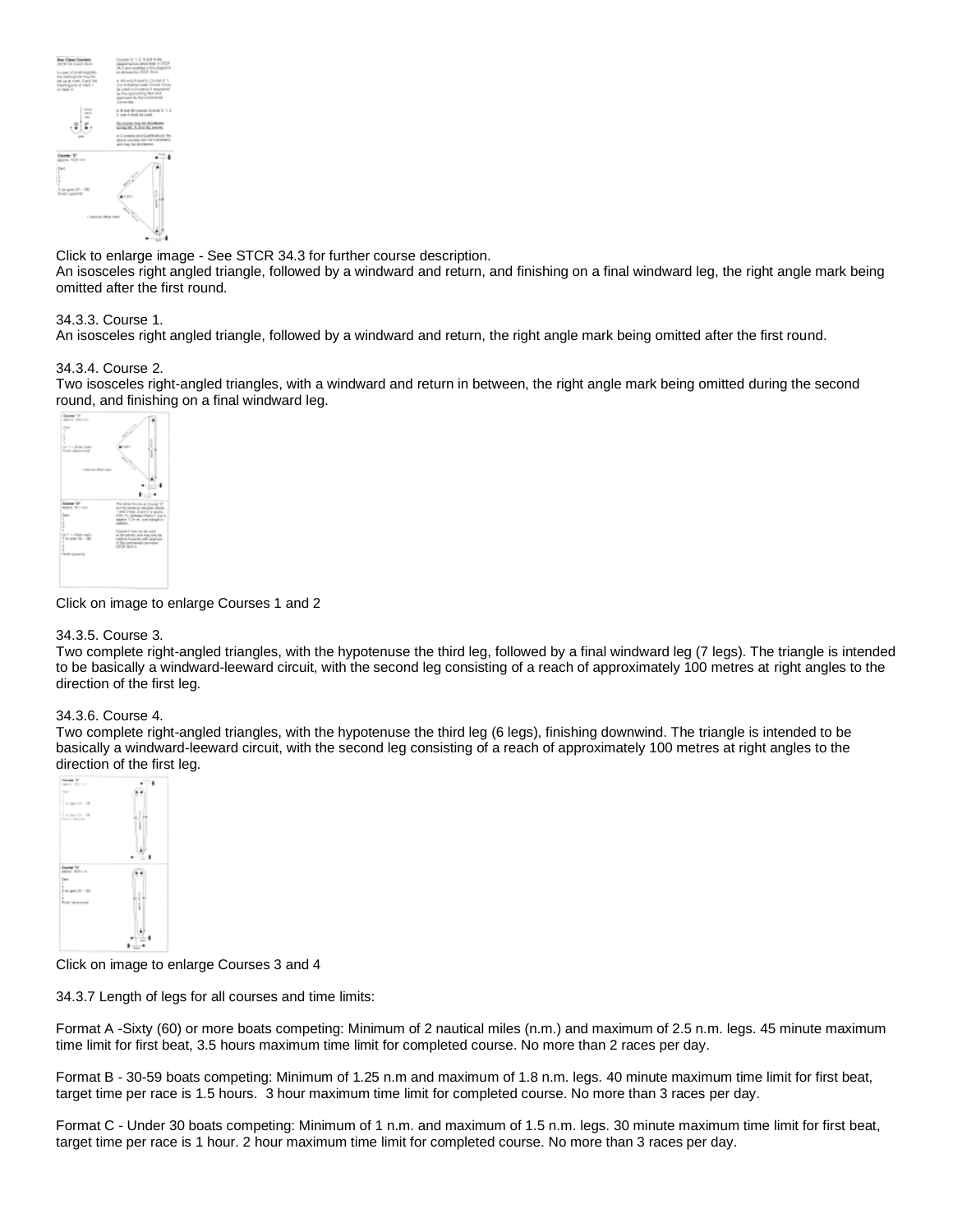At the discretion of and agreement between the Organizing Authority and the CMC, and if the conditions warrant a format may be chosen not based on the number of competitors.

<span id="page-16-0"></span>34.4. Modification of Course.

34.4.1. For Blue, Green, Red and J events, the Race Committee may modify the official course by using the leeward mark as the starting pin.

34.4.2. The starting line may be established no more than 3/4 n.m. to leeward of the leeward mark. However, the time limit shall not be changed.

34.4.3. For Blue, Green, Red and J events, the Race Committee may modify the official course by using a mark of the course as the finishing mark.

34.4.4. A gate at the leeward mark instead of the leeward course mark may be laid out. This leeward gate will consist of a pair of marks. The two marks will be located approximately 5 to 6 boat lengths apart. Boats shall first sail through the gate and then either leave mark 3S to starboard or mark 3P to port. If a leeward gate is employed for course 1 or 4, while a boat is sailing the final (downwind) leg to the finishing line, the leeward gate shall no longer apply and neither mark 3S nor mark 3P shall be considered a mark of the course.

34.4.5. An offset mark, approximately 75 to 100 meters and approximately 90° from the windward mark of Courses 3 and 4 is mandatory and is recommended for Courses 0, 1 and 2.

<span id="page-16-2"></span><span id="page-16-1"></span>34.5. Time Limit. Text deleted.

34.6. Scoring.

34.6.1. Scoring will be in accordance with RRS A2, Low Point Scoring System, except as modified in these rules.

34.6.2. In Gold and Silver Championship events, each boat's series score will be the total of her race scores, discarding her worst score if more than four races have been completed.

34.6.3. In Gold and Silver Championship events, the order of finish and finish times shall be recorded

and scored for only:

Format A: 60 minutes after the first boat finishes

Format B: 45 minutes after the first boat finishes

Format C: 30 minutes after the first boat finishes

 All boats not finishing within these limits and still sailing the course shall be scored TLE. TLE will be defined as the theoretical average score of all boats not *finished* and still sailing the course at the close of the window.

<span id="page-16-7"></span>34.7. Starting Time. A boat not starting within 10 minutes after the starting signal will receive a score equal to a boat not finishing.

<span id="page-16-6"></span>34.8. Team Racing. Team racing tactics in all events are prohibited unless specified in the sailing instructions.

### 35. **Rules**

<span id="page-16-5"></span>35.1. The Racing Rules of Sailing (RRS) of the International Sailing Federation (WORLD SAILING) shall govern in all Star races.

35.2. National Letters shall be displayed, if elected to be displayed by a competitor or when required by a World Sailing National Authority, or by applicable World Sailing rules. They shall be displayed in accordance with Star class specifications.

35.3. Racing instructions and local rules in fleet by-laws or published notices to its members, not conflicting with Class Rules must be observed; but verbal instructions or unrecorded rules are not official. Fleet rules shall not prevail in intersectional or inter-fleet races.

35.4 If Course 0 (STCR 34.3.2), Course 1 (STCR 34.3.3) or Course 2 (STCR 34.3.4) are sailed in a World Sailing-graded event, rule 42 of the World Sailing-Racing Rules does not apply for the reaches (mark 1 to mark 2 and mark 2 to mark 3).

35.5 In any Star regatta held under Part Two of the Rules of the ISCYRA, the only penalty that will apply under RRS 44.1 or *Appendix P* will be the "One-turn Penalty" as defined in RRS 44.2

### <span id="page-16-3"></span>36. **Interpretation of the Rules of the ISCYRA**

36.1. In deciding any question the intended meaning of the rules shall be considered. Extenuating circumstances may be taken into consideration in the Rules of the ISCYRA or restrictions if the wording requires interpretation and no deliberate attempt to gain an unfair advantage has been practiced. Precedent and the established policy of the ISCYRA shall be taken into consideration.

<span id="page-16-4"></span>36.2. The rulings of the JB and of the IJ shall be preserved for reference

## 37. **Race Committee and International Jury**